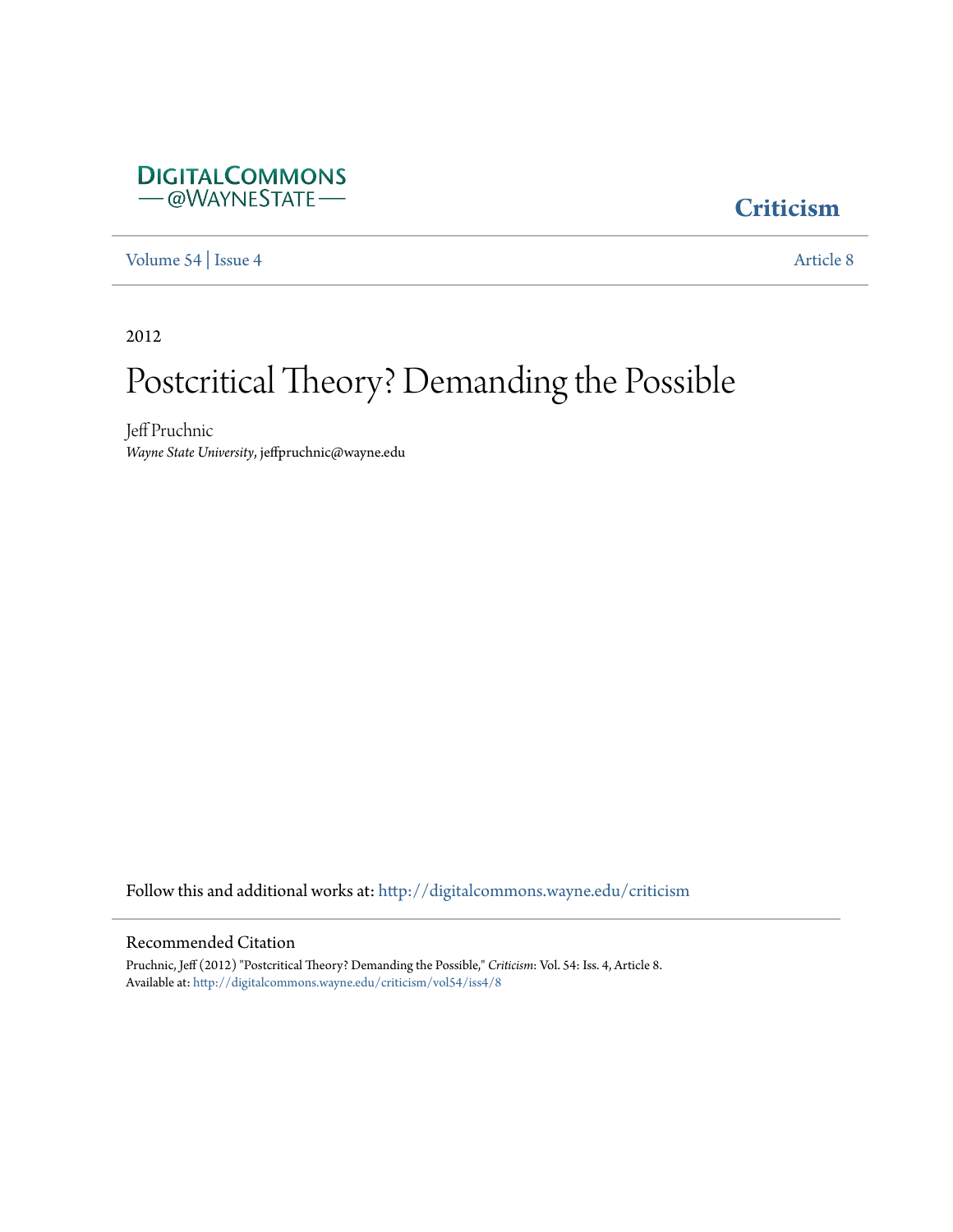## POSTCRITICAL THEORY? Demanding the **POSSIBLE** Jeff Pruchnic

*Walled States, Waning Sovereignty* by Wendy Brown. New York: Zone, 2010. Pp. 168, 10 illustrations. \$25.95 cloth.

*Cosmopolitics I* by Isabelle Stengers. Translated by Robert Bononno. Posthumanities Series, 9. Minneapolis: University of Minnesota Press, 2010. Pp. 310. \$75.00 cloth; \$25.00 paper.

*Fanaticism: On the Uses of an Idea* by Alberto Toscano. London: Verso, 2010. Pp. 304. \$26.95 cloth.

*Envisioning Real Utopias* by Erik Olin Wright. London: Verso, 2010. Pp. 288/416. \$95 cloth; \$26.95 paper.

*"Post" indicates a very particular condition of afterness in which what is past is not left behind, but, on the contrary, relentlessly conditions, even dominates, a present that nevertheless also breaks in some way with this past. In other words, we use the term "post" only for a present whose past continues to capture and structure it.* —Wendy Brown, *Walled States* (21)

*If learning to think is learning to resist a future that presents itself as obvious, plausible, and normal, we cannot do so either by evoking an abstract future, from which everything subject to our disapproval has been swept aside, or by referring to a distant cause that we could and should imagine to be free of any compromise.*

> —Isabelle Stengers, *Cosmopolitics I* (10)

Popular reports of the demise of critical theory in the humanities and social sciences during the first decade of the new century were far from the first time the "death of theory" had been pronounced. However, they may have been the first in which the enterprise was presented as a victim of its own success. The first influential argument of this type may have been Michael Hardt and Antonio Negri's depiction of postmodern and postcolonial theory as little more than "symptoms of passage" toward new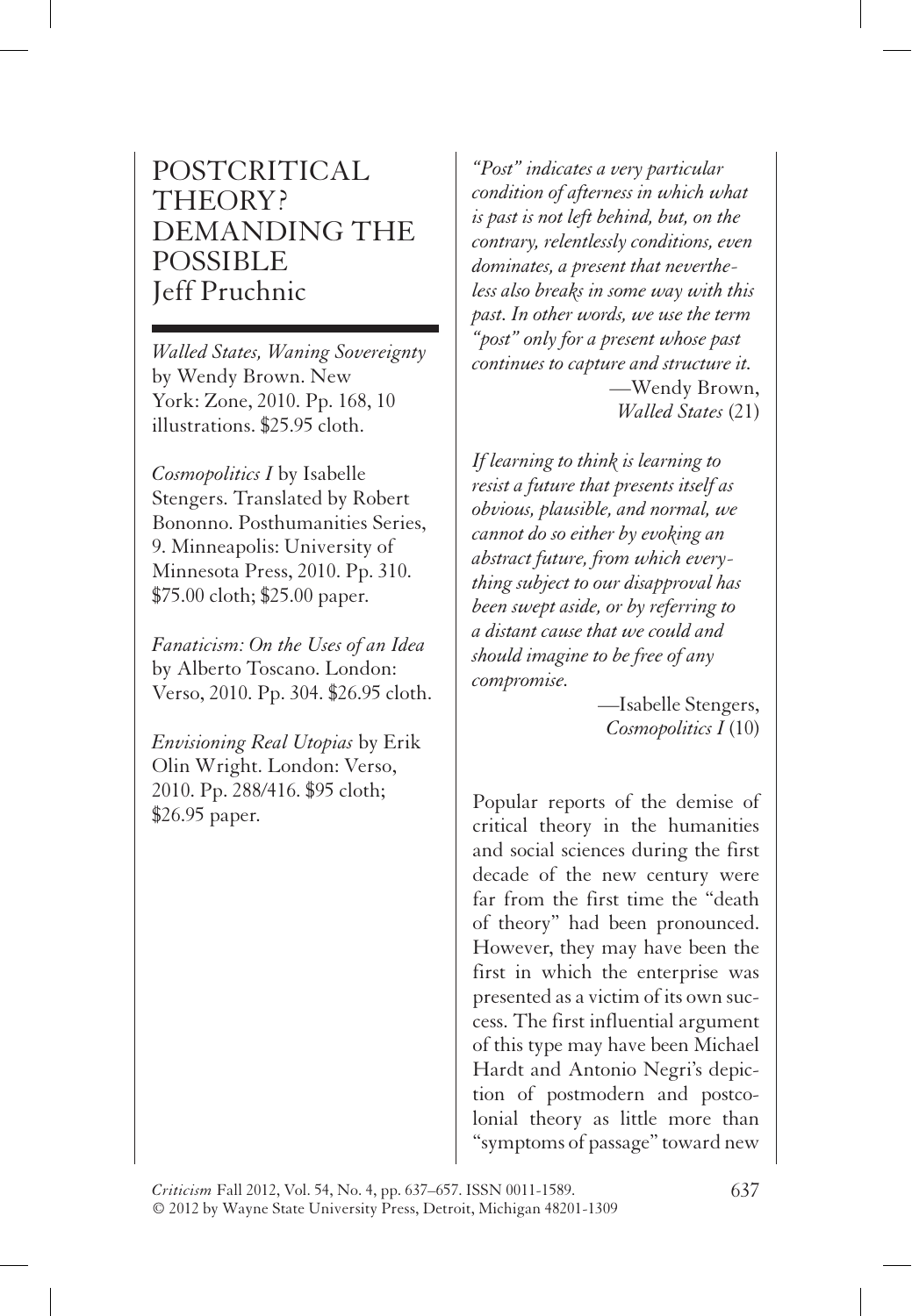forms of social power that appropriate the generic goals and techniques of leftist thought. As they write in 2000's *Empire,* much like left-oriented critical theorists, international capitalism is also "bent on doing away with those modern forms of sovereignty and on setting difference to play across boundaries," the key difference being that the latter has been much more suc- $\cosh^{-1}$  in the endeavor.<sup>1</sup>

The more specific co-opting of analytical and rhetorical forms native to critical theory by right-wing ideologues was perhaps most poignantly outlined by Bruno Latour in his contribution to a 2004 issue of *Critical Inquiry* themed around the journal's colloquium on theory's future and, in particular, the rather discouraging coverage of the same by the *New York Times* (an article with the memorably blunt title "The Latest Theory Is That Theory Doesn't Matter"2 ). In addressing the titular question of his essay "Why Has Critique Run Out of Steam?" Latour concludes that it is not so much the operation of *critique* itself that has become moribund, but that the methodologies long associated with the practice—the analysis of truth claims in reference to the ideological dispositions of its claimants, the presumption that no institutions of any real social influence are innocent of the effects of social power—had been shown to be equally (more?) successful in the

hands of climate-change deniers, libertarian-influenced conspiracy theorists, and conservative culture warriors of almost all stripes as they had previously been for science and technology studies scholars such as Latour.3 Latour's focus on the amateur theorizing of republican image consultants was to become only one of the first in a long series of such ironic appropriations documented in the coming years; indeed, by the end of the decade, it was increasingly hard to feign surprise at reports that Gilles Deleuze and Félix Guattari were required reading for members of the Israeli Defense Force or that Jean-Francois Lyotard's writings were becoming as popular with advertising and marketing students as they once were with English Lit graduates.4

As always, however, the most revealing description comes from the loyal opposition. In a recent interview, the conservative online media mogul Andrew Breitbart discusses the initial confusion he experienced when taking courses in American studies as a Tulane University undergrad—"I don't understand what this deconstructive semiotic bullshit is. Who the fuck is Michel Foucault?"—before he realized the *real* lesson of critical theory.5 Arguing for a fairly straight line running from the emigration of Frankfurt school intellectuals to the United States in the 1930s to the election of the "radical" Barack Obama to the US presidency over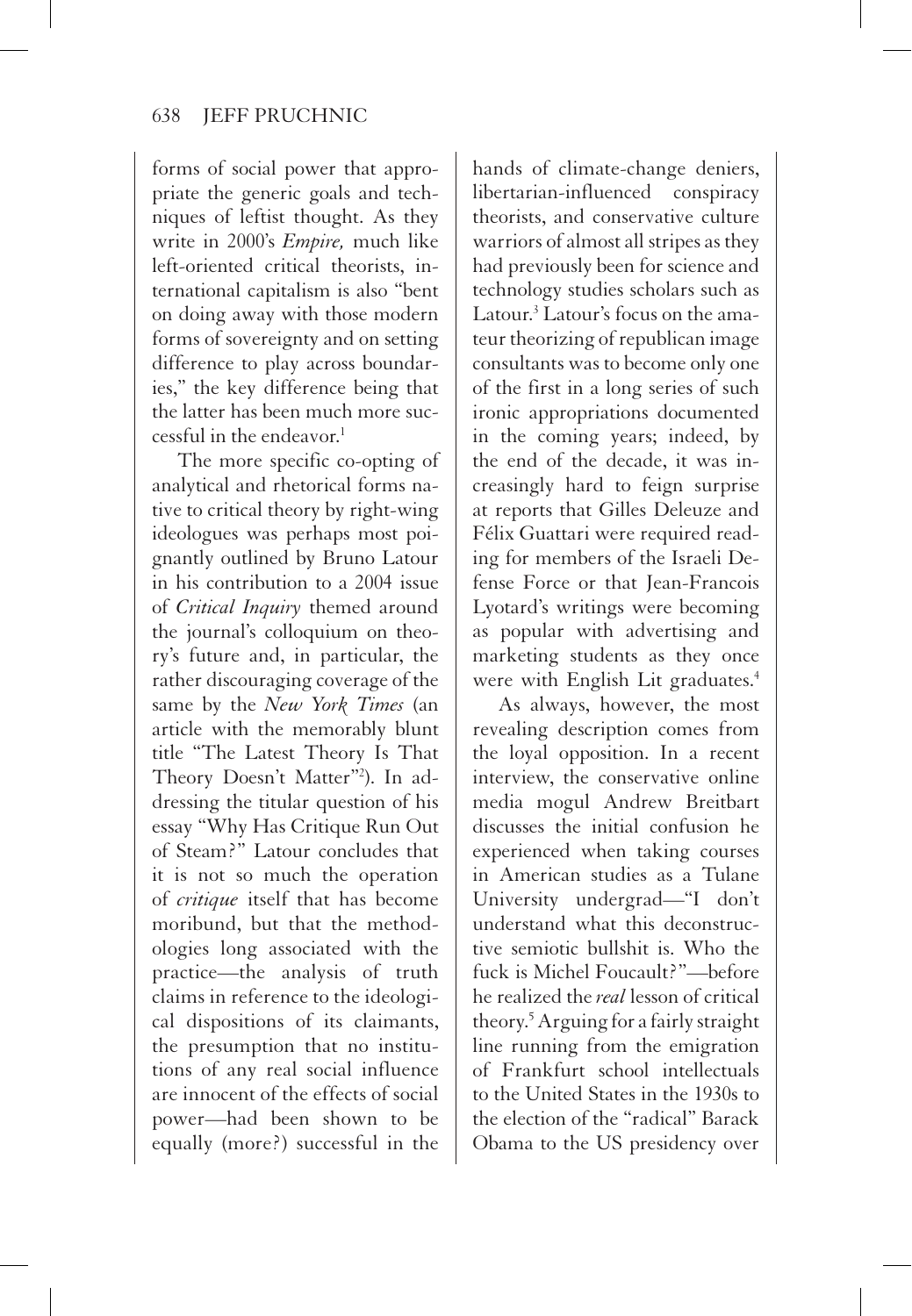a half-century later, Breitbart emphasizes the universal appeal of identifying one's political leanings as oppositional to dominant culture and, more generally, the power of skepticism as a populist messaging strategy. For Breitbart, the American Left have historically been more capable at using this strategy to their advantage, putting American conservatives at an extreme disadvantage. (Who knew that during the same time center-left voters were crowing about the need for a "Democratic Rove," at least one conservative was hoping for the appearance of something like a "Republican Adorno"?)

Breitbart is only one of the more vocal members of a larger group that seemed to have learned a similar lesson and been eager to close the lead that progressives had supposedly gained in the area of cultural critique; from the populism-baiting of the Tea Party, to the by-nowclichéd critiques of the "liberal media," to outright conspiracy theory, skepticism, particularly on the level of whatever is defined as the consensus of "the elites" or of "dominant culture," has become as much, if not more so, the domain of the mainstream conservatism than of intellectual progressivism. Combine this shift in the discursive turf of public politics with international capitalism's ability to thrive in a market of niche identities, and the academic Left seem to be the victims not so much of a backlash

against ideational propriety as they are of an outright theft of intellectual property.

And it is the visibility of this kind of appropriation that makes the most recent proclamations of the death of critical theory all the more hard to bear. If the problem is not that critical theory's reliance on categories of oppositionality, resistance, and skepticism is in need of bolstering, but rather that these categories have turned out to be so powerful that they work even in the service of highly retrograde causes, those of us interested in the progressive possibilities of what we have come to call critical theory over the last several decades are left in something of a quandary.

The popular response by the critically attuned humanities and social sciences to this dilemma was ably summarized by Fredric Jameson in 2002; emphasizing that although one of the major triumphs of critical theory was "to have discredited 'philosophy' in the traditional disciplinary sense," Jameson notes that in the early twentieth-first century a reversal had begun, an emergent "return of traditional philosophy all over the world, beginning with its hoariest subfields, such as ethics." Perhaps more striking today, a decade after Jameson's writing, is the prediction disguised as a question that follows this observation: "[C] an metaphysics be far behind, one wonders (there are New Age speculations about physics that suggest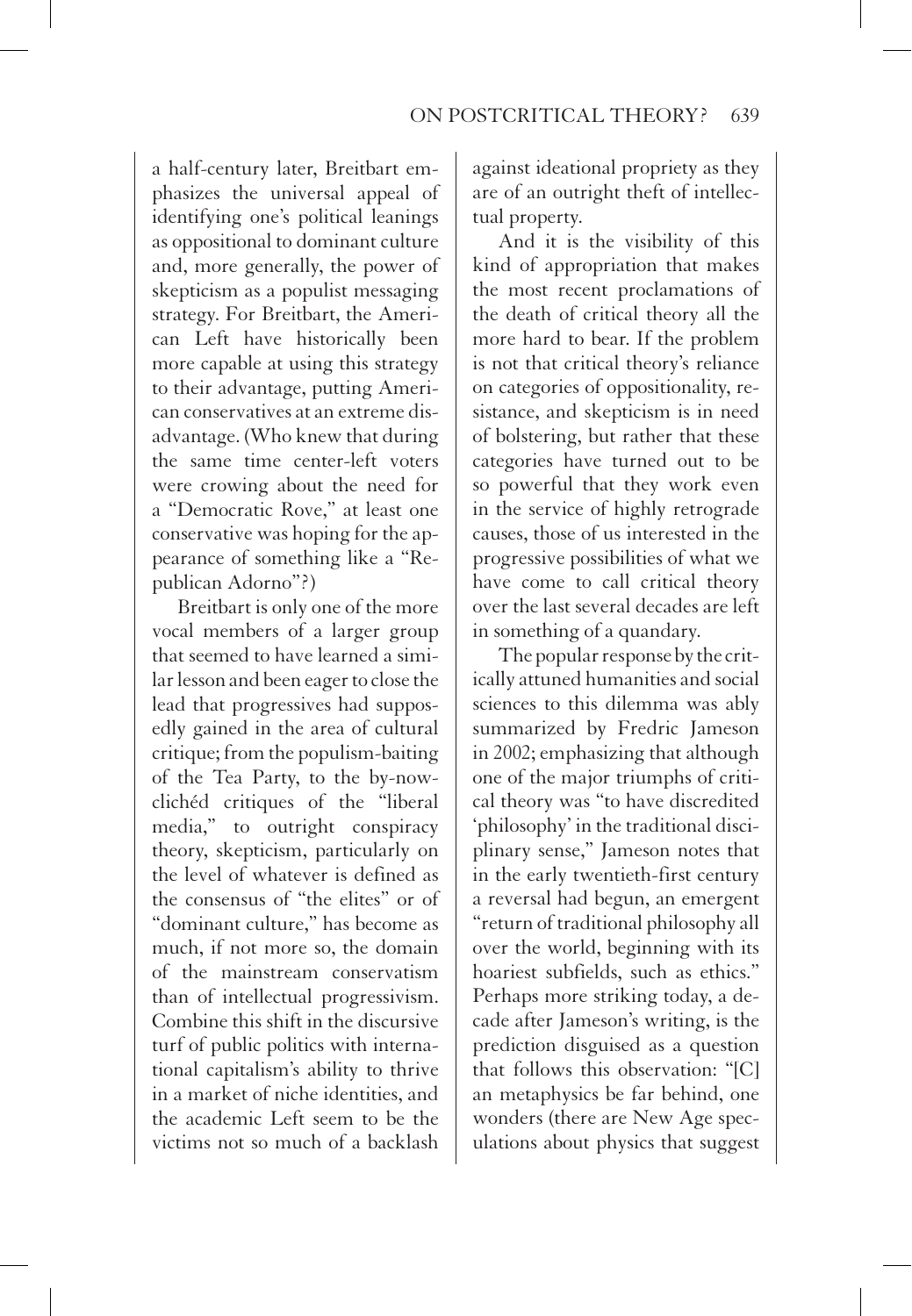it), if not theology itself (of which negative theology had promised the undermining)?"6

Jameson's speculation here is one we have seen roughly fulfilled in the recent past of the criticaltheory market. The return of ethics seen in the ascendency of thinkers such as Emmanuel Levinas and Maurice Blanchot around the time of Jameson's writing quickly gave way to the closest we might come to a return to theology within critical theory, the so-called postsecular turn in theory (one that perhaps found its most charismatic texts in the late writings of Jacques Derrida, but is also clearly present in the imbrication of theology and politics by writers as Giorgio Agamben, Alain Badiou, and Slavoj Žižek). If that movement seems to be running out of steam as of late—Agamben's 2007 *Il Regno el la Gloria* (*The Kingdom and the Glory*), which in part suggests that politics is not so much secularized religion but religion "fulfilled" through its own disappearance, like a snake eating its tail, might be a fitting if not necessary bookend—this has only made it all the more clear that the middle term under review here, *metaphysics,* has really been the connecting thread behind recent critical-intellectual work all along. More precisely, we might say that after the "death" of theory, theorists have returned to what Adorno called, in one of the founding texts of critical theory, "that question which today is called

radical and which is really the least radical of all: the question of being (*Sein*) itself."7

Indeed, if there remains a guiding principle to politically attuned philosophy and critical theory today, it is what Carsten Strathausen calls "neo-left ontology." For Strathausen, although ontology has returned in a big way in the work of pivotal philosophers and theorists, it is one in which the traditional goal of determining categories of transhistorical essence has notably given way to imagining the "historically contingent construction of a different 'nature' from the one we presently inhabit" that may, in turn, map potentials for political change.<sup>8</sup> Strathausen presents a compelling case for how this objective forms at least a family resemblance if not a coherent group identity between a diverse range of recent work by Ernesto Laclau, William Connolly, Jacques Rancière, the "late Derrida," and Fredric Jameson, in addition to those of more obvious candidates such as Jean-Luc Nancy, Agamben, Negri, Badiou, and Žižek. However, it is really the latter two—Badiou and Žižek who most exemplify the return to ontology as both critique of, as well as replacement for, the major intellectual trends of the "big theory" error of the humanities and social sciences (which is to say, *theory* as it was commonly understood since at least the early 1980s). Despite significant divergences on a number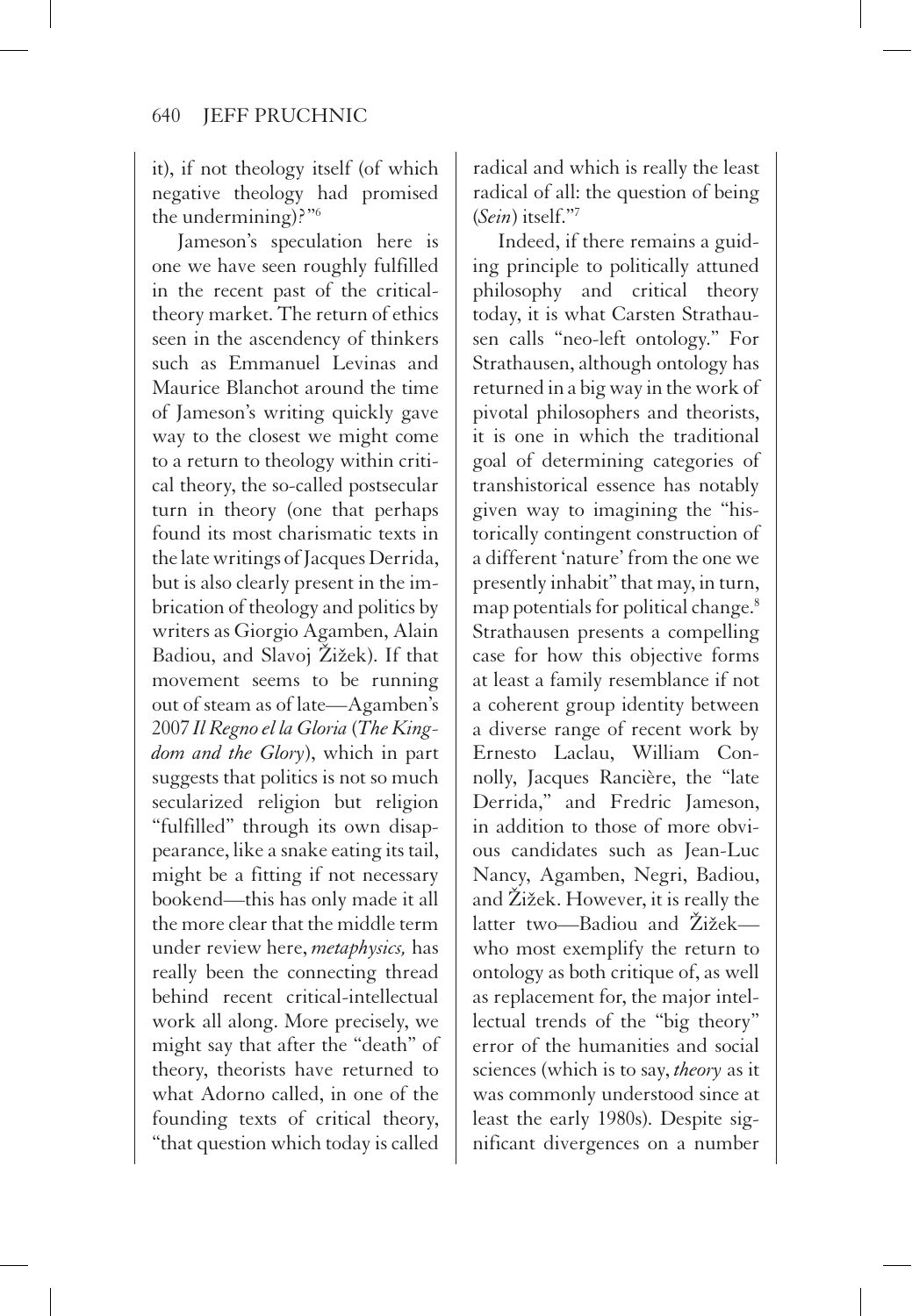of other points, Badiou and Žižek share an approach to bridging the ontological and the political that is perhaps best summarized by the title of Simon Critchley's Levinasand Badiou-influenced work, *Infinitely Demanding.*<sup>9</sup> On one side, the subject is "riven," "called," or even "constituted" by a particular event or course of action; on the other, its concrete involvement in the political, or at least the involvement we are aiming for, then emerges in a necessary opposition to the "natural" or apparent conditions of possibility in the contemporary social environment, a demand that exceeds what is offered by the dominant institutions of social power.

In this sense, as Adrian Johnston suggests in his excellent analysis of Badiou's and Žižek's theories of political transformation, it is useful to consider their work on this question in relation to the old saying often associated with May '68: "Be Reasonable: Demand the Impossible!" Although the increasing co-option of postmodern or post-structuralist strategies of critique and resistance by dominant institutions of social power would seem to make radical and revolutionary change ever less of a possibility, "Badiou and Žižek tirelessly remind their audiences that conceptions of realistic possibilities are themselves historically transitory constructions."10 Such a focus undergirds both their interests in unpacking various logics

of identity and rupture, as well as their shared emphasis on, if not outright fetishization of, the power of revolutionary moments whose historical rarity is inversely proportional to their refiguring of social potentialities.

Although this blend of the metaphysical and the political has for many had the highly salutary effect of explicitly (re)emphasizing how the work of critical theory or philosophy does or should intersect with actual politics, as many critics have pointed out, it also seems to ignore the incremental, quotidian, or pragmatic vectors of political action in favor of the revolutionary, the quirky, and the ideal. In other words, by presenting the relatively rare revolutionary event and the equally exceptional subjects committed to these events as their privileged examples of political change, Badiou and Žižek often seem to neglect the process through which people are motivated to participate in such actions, as well as the steps that must occur between the static present and the hoped-for future. In this sense, when radical transformation is not actively happening, Badiou and Žižek's ontological engagement with politics can also look much like an advocation of spontaneous commitment (voluntarism), nonengagement (quietism), and the relentless critique of strategies and movements that fail to meet the rigid criteria of what *counts* as change (absolutism).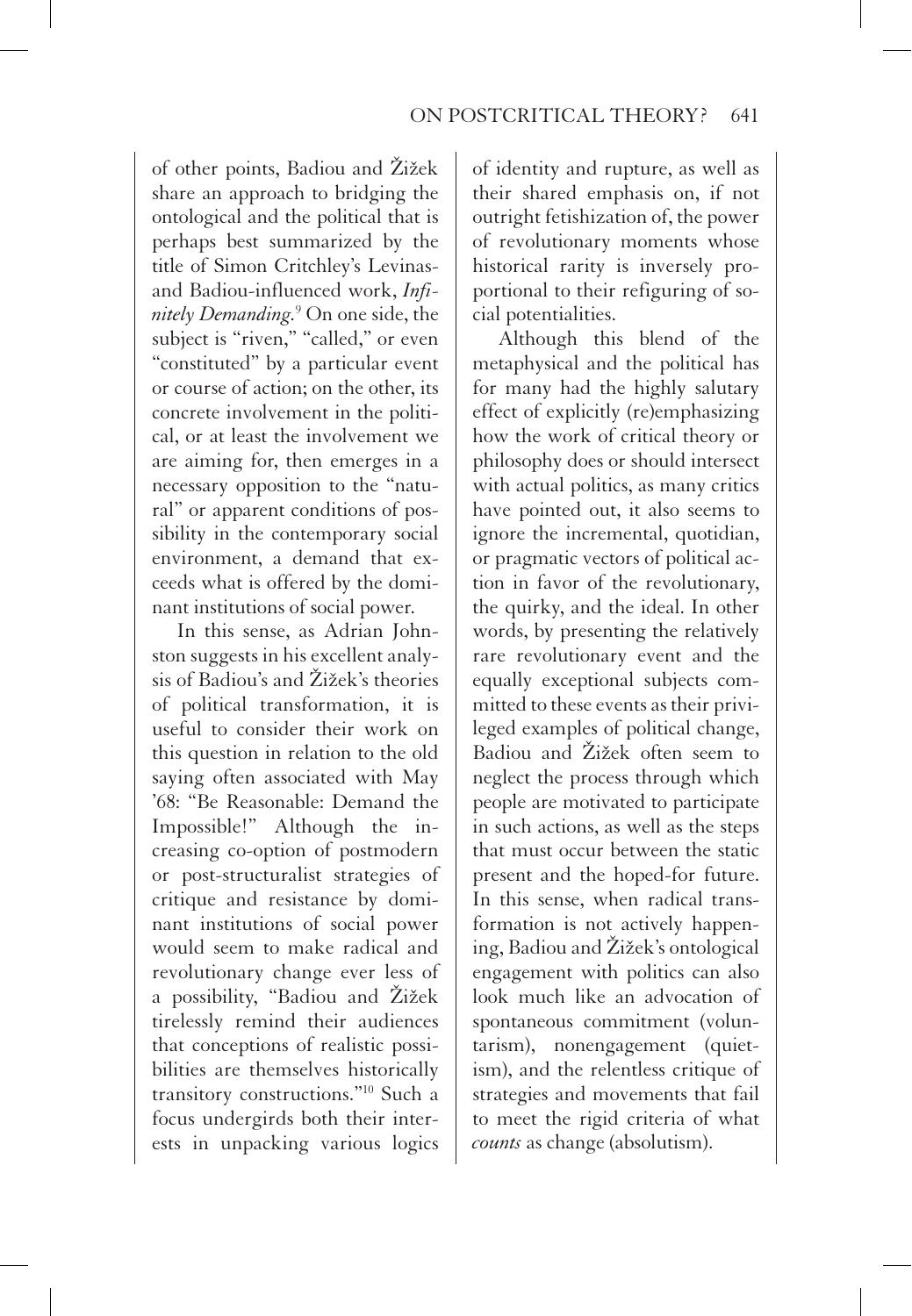The books under review in this essay might be taken as representative of a countermovement to the above, an incipient and collective rethinking of critical theory for the present that acknowledges the co-option of many of the strategies associated with leftist theorizing, but attempts to rethink the generic objectives of critical theory itself with stricter attention to questions of human motivation (rather than ideation), and that places a higher priority on strategies for seizing on the constrained possibilities present within existing systems of social power than on critique as traditionally understood. In this sense, the theorizing they offer might be called *postcritical* in the way that one of the authors, Wendy Brown, glosses the term in her foregoing epigraph: their ethos and angle of approach are created through a necessary engagement with, rather than dismissal of, the dominant vectors of recent critical theory.

Concerns over the current state and future direction of critical theory as a politically meaningful enterprise is ostensibly a side issue to Brown's *Walled States, Waning Sovereignty* but one inextricably bound up with the book's sharp, exceedingly engaging analysis of state power inside what she codes "the post-Westphalian world" of the present (21). Brown's analysis of the walled states of the book's title—namely, the increasing number of physical barriers being built

around and inside the borders of various nation-states—forms the centerpiece of her investigation into the paradoxes of contemporary social power. The upsurge of interest in such old-fashioned, rigid mechanisms of defense would seem, Brown suggests, rather painfully out of step not only with the ostensibly cosmopolitan and self-assured ethos of the countries building them, but also with the real capabilities and tendencies of the two forces they are most commonly built as bulwarks against: immigration and terrorism.

In addressing the latter, for instance, Brown finds it particularly puzzling that "in a time featuring capacities for destruction historically unparalleled in their combined potency, miniaturization, and mobility" we find "these deadly but incorporeal powers are perversely answered by the stark physicalism of walls" (20). The disconnection between perceived threat and proleptic defense is only part of a broader series of troubling contradictions marking contemporary political economy and international relations that Brown finds embodied in border walls. Most generally, the walls under review in the book appear to Brown as structuring not only the barriers between countries, but the antinomical gap between the idealization of a "world without borders" by humanitarians and neoliberal politicians alike versus the simultaneous upholding of segratory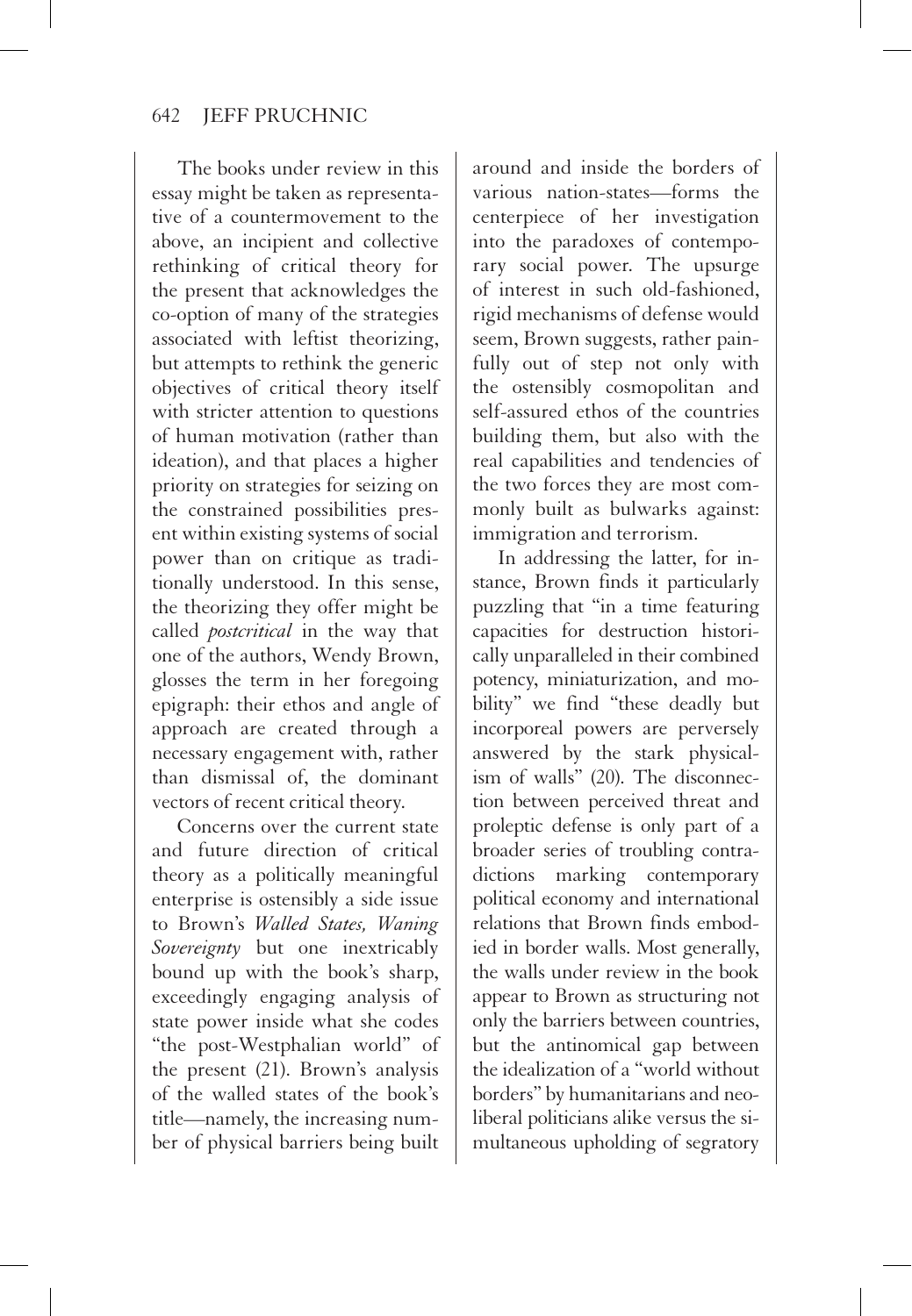procedures for entrance by countries that pay the greatest lip service to openness and ecumenicity (20). Brown finds a partial resolution in emphasizing what is *new* about current instantiations of the traditional technology of border walls: whereas walls historically were used by sovereign nations as defenses against other sovereign nations, nowadays they instead "target nonstate transitional actors" (21). The specific forces they are intended to protect against—"migration, smuggling, crime, terror"—are only in exceptional circumstances state sponsored or easily aligned with the specific interests of a nation-state (21). If walls used to symbolize the authority and stability of a sovereign nation, they now instead symbolize anxieties over the declining stature of nation-states as the primary political actors of the present, the role they have formally held in the West since the 1648 Peace of Westphalia. More and more today, Brown says, the walls have a "Wizard of Oz quality" about them, staging "an image of state intelligence and control in the face of its opposite" (25).

Brown references a variety of such walls, both old and new, and photographs or blueprints or ten different national barriers are presented in the book's introduction; the mere listing of the variety of these structures at various points bears its own persuasive import about the ambiguous purposes

these barriers are taken to serve: "Iran is walling out Pakistan. Brunei is walling out immigrants and smugglers from Limbang, Malaysia. China is walling out North Korea to stem the tide of Korean refugees, but parallel to one section of this wall, North Korea is also walling out China" (19). Her most consistent examples, however, are the "separation barriers" in the West Bank and similar Israeli-built structures, as well as various real and proposed walls along the border between the United States and Mexico. These cases do an excellent job of demonstrating the central point Brown returns to in *Walled States*—that we are currently witnessing the migration of "key characteristics of sovereignty" away from the traditional location in the the nation-state and toward "the unrelieved domination of capital and God-sanctioned political violence" (23). Indeed, one of the particularly compelling components of Brown's argument is the creeping similarity between the US and Israeli barriers. Although arguments in the United States for the urgency of fortifying the US–Mexico border have long been discussed via reference to the economic impact of undocumented immigrant laborers, more recently debates over border fortifications to both the South and the North have increasingly referred to the possibilities of "Islamic" terrorists exploiting inadequately defended entryways.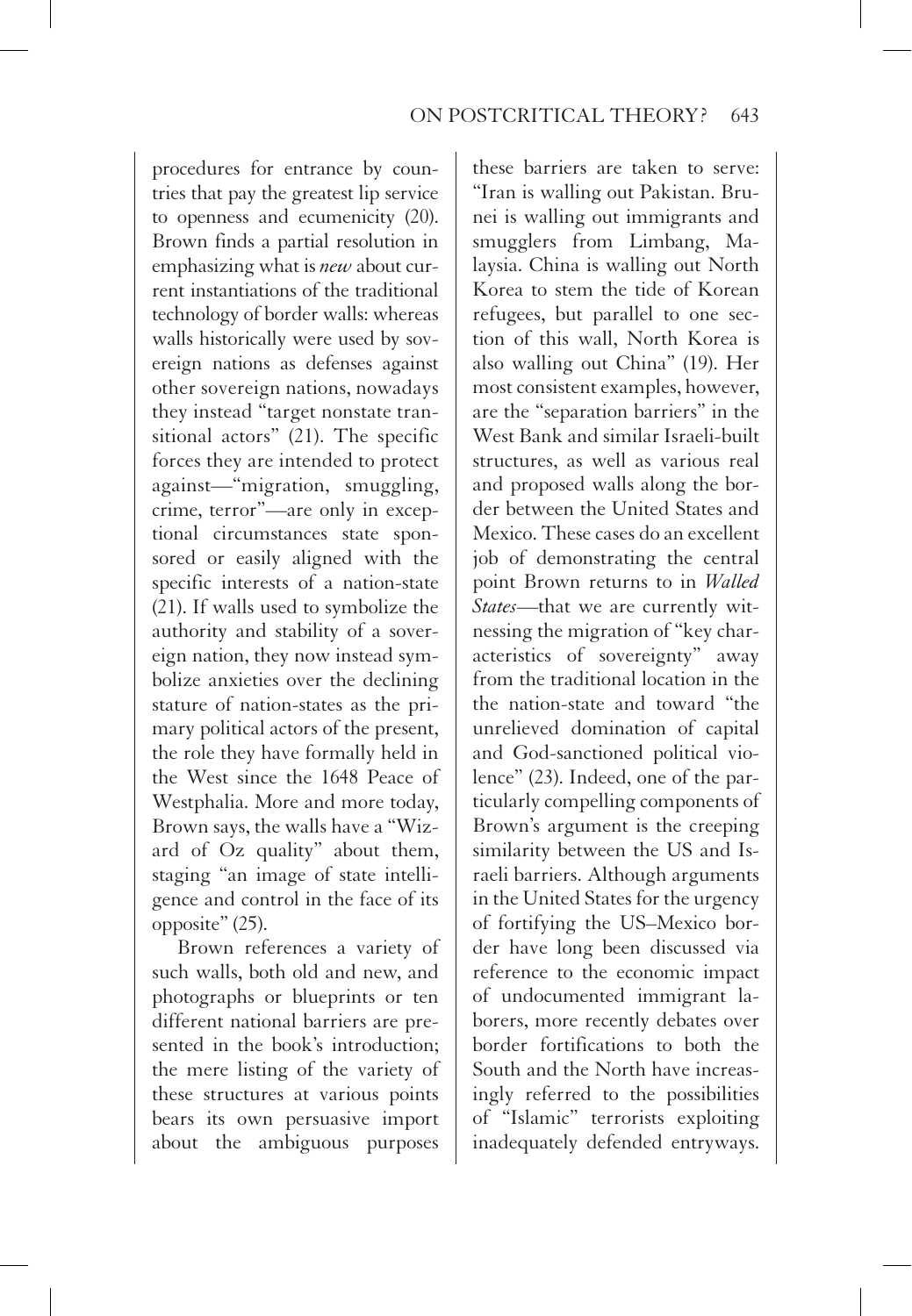Similarly, whereas the West Bank barrier and its predecessor structures have long had theocratic implications, more recently its role as a barrier to the flow of goods and services has gained much attention. The 2007 documentary film *9 Star Hotel* (by Ido Haar), for instance, follows a group of young Palestinian men who cross illegally into the Israeli city of Modi'in to work construction jobs. (Brown also mentions the striking example of a complaint by the member of an illegal Israeli settlement against the proposed path of the barrier's extension; she was worried that it might block the route taken by her Palestinian maids in reporting for work.)

Interrogations of the relationship between these three forces theopolitics, capitalist economics, and sovereignty—center each chapter of Brown's relatively slim volume. After an outlining of the paradoxes symbolized in our contemporary "passion for wall-building" ("Waning Sovereignty, Walled Democracy"), the second chapter, "Sovereignty and Enclosure," traces the emergence and refinement of the concept of sovereignty in the West through the works of such figures as Hobbes, Jean Bodin, Locke, and Rousseau. Here, Brown presents a concise, compelling reading of nation-state sovereignty as the political force that marks "the temporal end and spatial limit of the sovereignty of nature or God"

(56) while also attempting to "detach political life from the demands or imperatives of the economic" (58). If Westphalian sovereignty was shaped by the subordination and regulation of the religious and the economic, then we should not be surprised to see its decline result in the redistribution of powers to both of these other domains. This history also helps explain a recent resurgence in attempts to position nation-state sovereignty in theological terms. As Brown writes, "[A]s it is weakened and rivaled by other forces, what remains of nation-state sovereignty becomes openly and aggressively rather than passively theological" (62). Or, as she puts it more bluntly elsewhere, "[S]overeignty needs God more as its other sources and powers thin and its territorial grip falters" (63).

The admixture of the religious and the political that emerges when sovereignty is threatened, Brown suggests, most often appeals to the "decisionist" or "exceptional" power of the sovereign entity *as* sovereign entity, a concept now popularly associated with the work of Carl Schmitt, and one very much opposed to the tradition of popular legislative power prominent in the works of Locke and Rousseau. (Brown does not have to expend much more effort than quoting the second President Bush, who often appears as something like a vaudevillian Carl Schmitt in *Walled States,* to emphasize the recent return of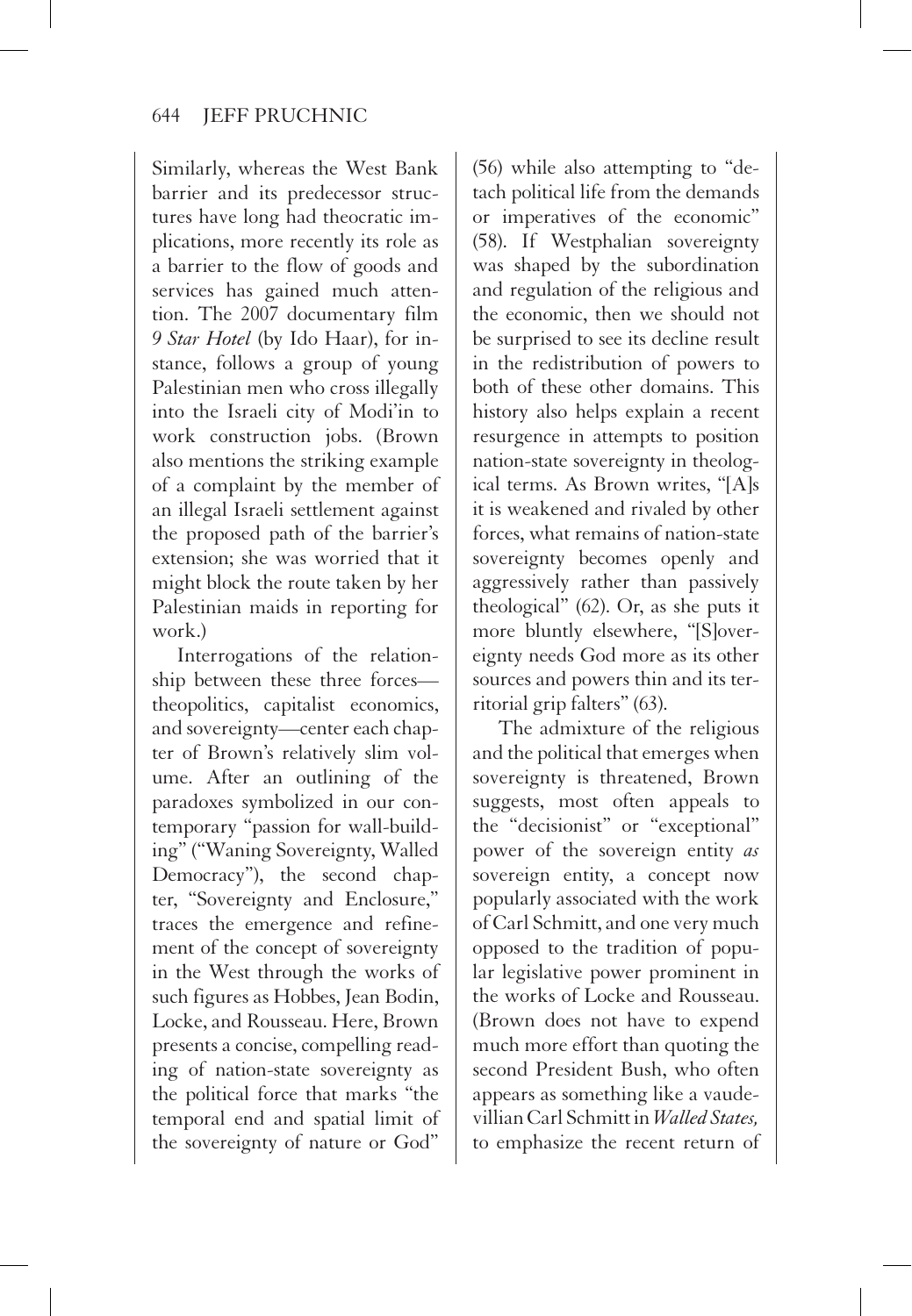"absolutist" power in American discussions of sovereignty in the recent past.) However, even a monarch seems outperformed by the market in these times; after all, there are few examples of "sovereignty without the sovereign" better than global capitalism, a force that often appears, Brown suggests, to approximate "a god's power to make the world without deliberation or calculation" (65). The uneasy interaction between the waning nationstate and the rising theopolitics and global capital is detailed in the third chapter of *Walled States,* which takes up the ways in which walls alternately demonstrate the effects of state-generated discourses of fear and danger, as well as the popular desires and fantasies of its citizenry ("States and Subjects"). The concluding chapter ("Desiring Walls"), presents an even more sustained (and psychoanalytically inclined) focus on the latter, mapping the "psychic reassurances or palliatives" that walls offer modern subjects suffering the anxieties attendant to the decline of nationstate sovereignty. Here, Brown draws extensively on Freud's study of religion in *The Future of an Illusion* (1927), leaving readers with a depiction of nation-state walls as an inversion of that book's title, "not the future of an illusion, but the illusion of a future aligned with an idealized past" (133).

Several early responses to *Walled States* questioned whether the book's reading of sovereignty might have aged rather abruptly in light of the events now known as the Arab Spring, populist uprisings that started about a month after the text's publication. These clashes seemed to bring back to the forefront the more procedural legacies of Westphalia (including policies of noninterference between nation-states), as well as the power of at least the *idea* of popular sovereignty, one consistently invoked by participants in the Arab Spring and one that might seem too easily dismissed by Brown as, in her own words, "if not a fiction, something of an abstraction with a tenuous bearing on political reality" (49). However, if the discourses and actions of the citizenry seemed to suggest a great viability of popular sovereignty as a motivating factor, one could equally point to the actions on behalf of sovereign figures themselves—warnings that theocratic or terroristic groups were behind such uprisings or would fill the void created by the absence of a strong ruler, invocations of anarchy or disappearance of the nationstate, frequent references on behalf of all parties to how such incidents might disrupt the "global economic recovery"—as confirming Brown's larger analysis of the psychic economy surrounding questions of sovereignty and the impositions of global capitalism and theopolitics onto its territories. Perhaps the more interesting question on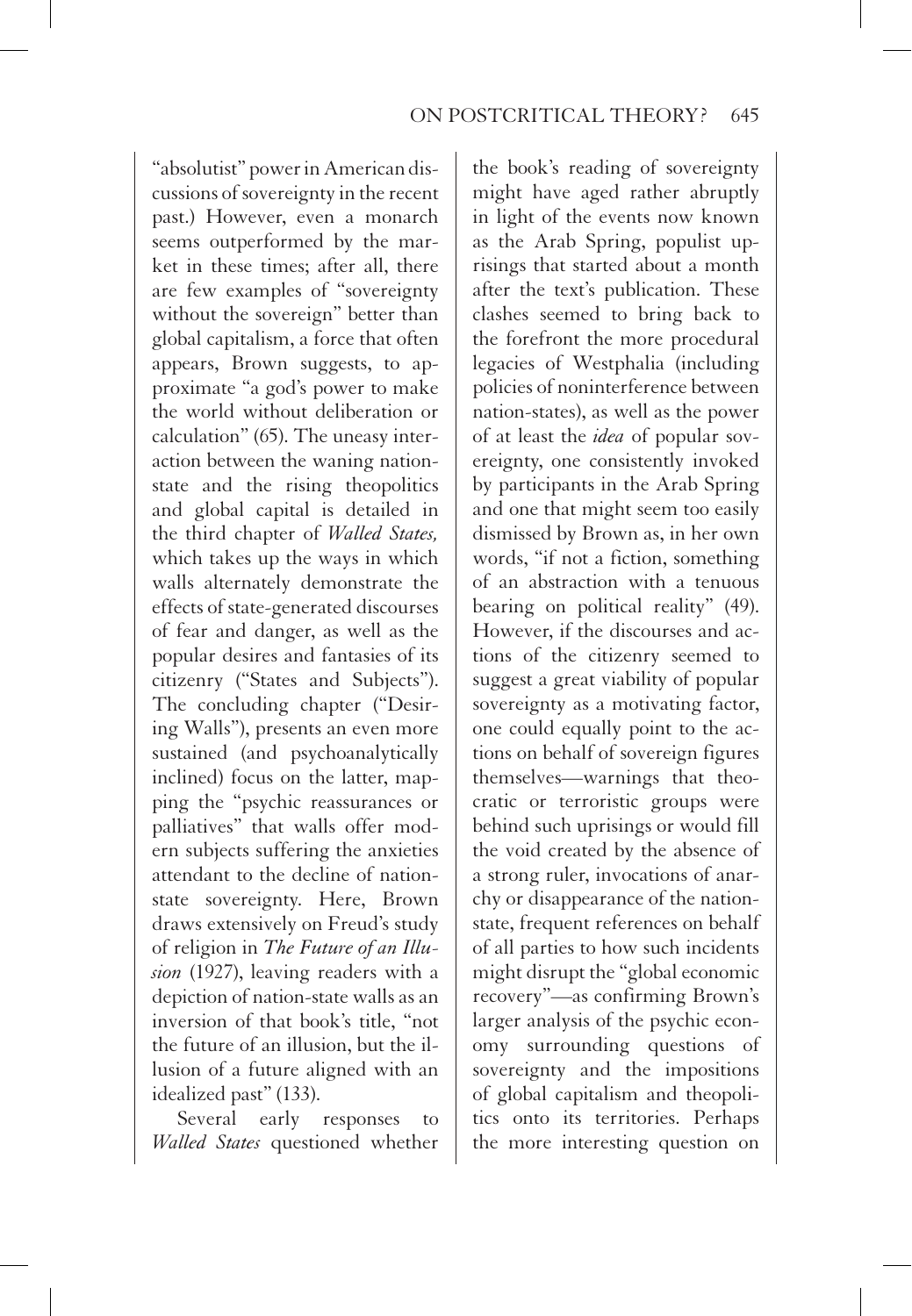this score is the more generic one: What relationship do we expect (or desire) between such phenomena and Brown's text as an instance of theorizing (and thus itself an abstraction) and critique (and thus an analysis into the often hidden conditions and consequences of the forces behind such phenomena)?

This question is itself one also very much under review within *Walled States;* in addition to reflecting on her own methodological approach multiple times in the text—"[W]hat does it mean to treat nation-state walling as a theoretical object when it does not emerge and exist in the world as such?" (27)— Brown also wonders whether much of recent critical theory in general, with its focus on the discursive, the contingent, and the hidden, can adequately address such obvious and physical manifestations of social power as border walls (80). Indeed, contemporary walled states seem to function, Brown writes, as a rebuke not only to "every liberal hope for a global village"—the low-hanging fruit for any leftist critique of this type—but also to "every post-structuralist theorization of power" (81). While Brown references Derrida, Foucault, and Deleuze amongst others as examples of participants in the latter endeavor, more recent critical work on the question of sovereignty, specifically by the likes of Agamben and Hardt and Negri, hardly fairs better in her estimation; indeed, in a piece published

prior to *Walled States* on similar subject matter, she suggests that much "left and liberal theoretical sovereignty talk" may be little more than "a search for a kind of Viagra for the political."11 If critical theory has devoted the majority of its intellectual efforts to teaching us about the immaterial and elusive symbology of power as it functions in language, science, the psyche, etc., perhaps it has prepared us less well to deal with such obvious and material manifestations of social power as the literal walls expanding across the globe.

In this sense, it might be said that the psychoanalytic analysis that forms the final chapter of the text, though perhaps the best example of Brown's reliably powerful argumentation and phrasing, undercuts the book's more consistent strengths. Comparing the walls under review to Anna Freud's study of ego defense—in both cases the defenses thrown up against fear of external threats end up (re)defining the very thing they are meant to protect—is undoubtedly appropriate, but in some ways detracts from Brown's suggestion that the paradoxes of contemporary sovereignty reside in plain sight; in other words, the same point seems to have been already made without needing the help of a psychoanalytic detour such as this one. Although the walls discussed in Brown's text reside physically between nation-states, she also suggests they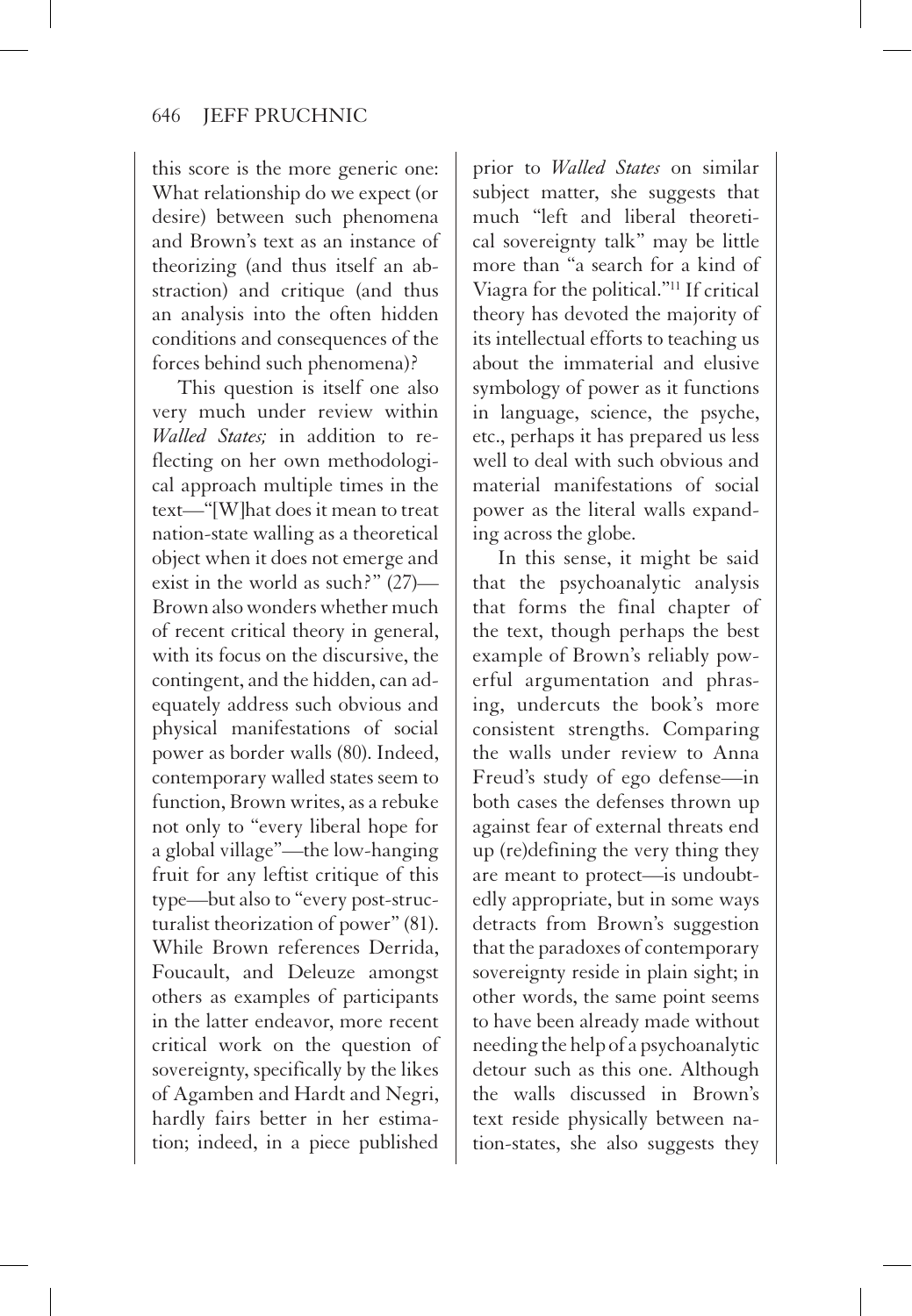mark an "in-between" of modes of power, "a global interregnum" that designates a "time after the era of state sovereignty, but before the articulation or instantiation of an alternate global order" (39). Though it is the great benefit of this text to encapsulate this transition moment within its analysis, we might also posit Brown's approach here as itself marking a transitional moment in critique of its type. If paradox is the rule rather than exception in the contemporary politics of sovereignty, its exposure or revelation seems to not so much inhibit or negate its power but offer lessons regarding its "uses" in various contexts. Thus for instance, in interviews around the time of the publication of *Walled States,* Brown has more explicitly addressed the "huge space for the Left" opened by renewal of populist anger and ad hoc organizing, even if most recently these areas have (on the American scene at least) been dominated largely by conservative and reactionary groups.<sup>12</sup> In this sense, then, the contribution Brown makes via *Walled States* may be to mark off a transitional moment not only in the concept of sovereignty within the political imaginary but also within the movement of leftpolitical theorizing and critical praxis.

On this score, and in regards to the larger question with which we began, it was highly enlightening to read *Walled States, Waning*  *Sovereignty* in conjunction with recent works by Alberto Toscano, Isabelle Stengers, and Erik Olin Wright. If Brown's text can be read as a diagnostic of the transitional moment of global social power and a concomitant reconsideration of the role of critique and left-theorizing, these texts similarly combine these objectives while pushing toward more specific rethinkings of the role of intellectual abstraction in politics as a whole (Toscano), the formation of attachments between people and new constellations of thought and knowledge (Stengers), and the appropriate strategies for forwarding egalitarian political goals (Wright).

Alberto Toscano's *Fanaticism* is a far-reaching study of the various ways that its title subject, one Toscano cleanly defines, following Hegel, as "enthusiasm for the abstract," has driven intellectual history and populist politics (xi). Emphasizing the identification of fanaticism with a commitment to abstract principles, as opposed to our knee-jerk associations with religion or the irrational, allows Toscano, on the one hand, to emphasize the historical flexibility of the term, notably the role of ostensibly "anti-fanatical" or "neutral" discourses, such as secularism or the "free market," to function as fanaticisms in their own right. On the other, it also allows Toscano to underscore the long history of fanaticism as a concept within political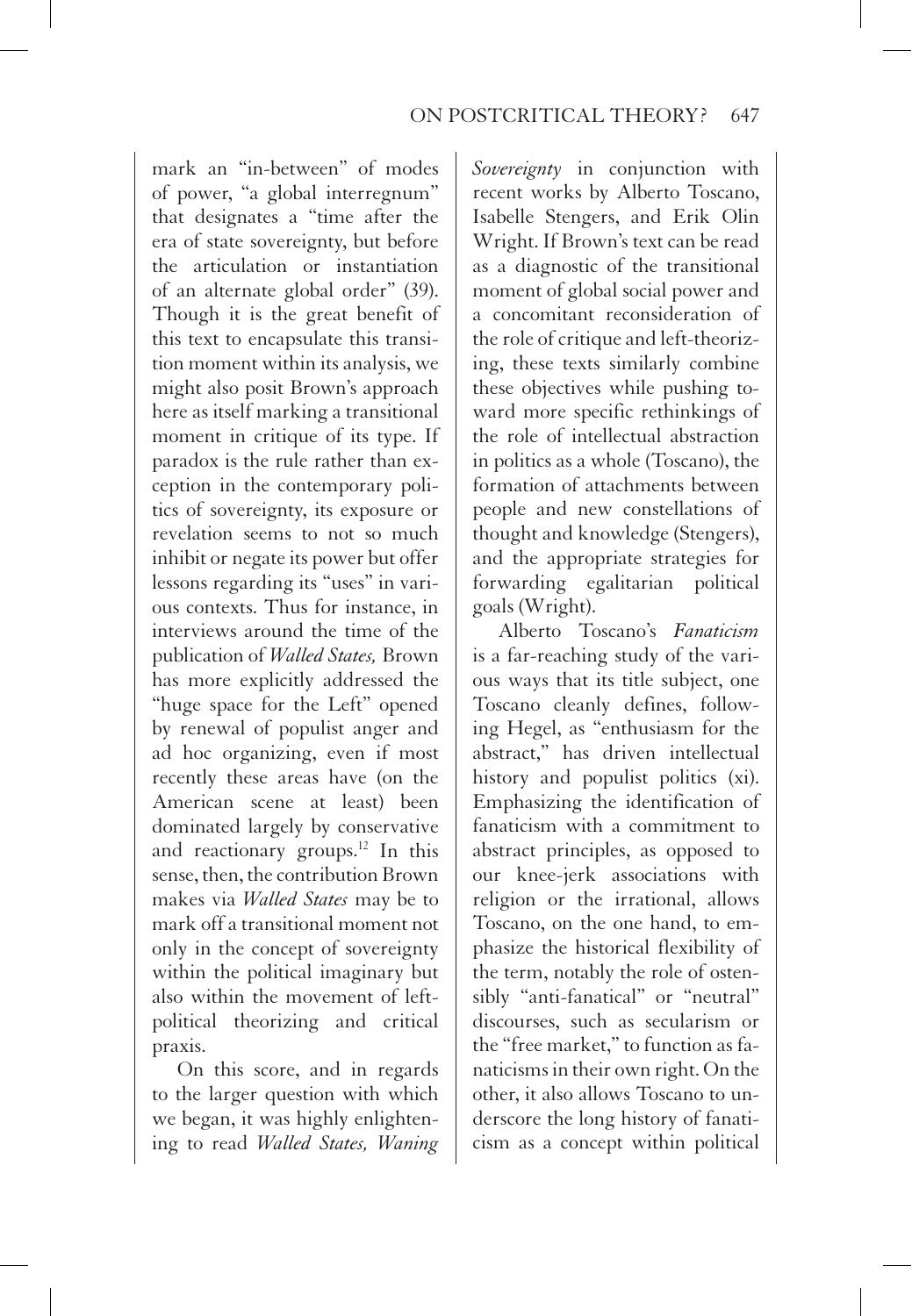philosophy and cultural theory, disciplines that have consistently attempted to identify the relationship between ideational abstraction and concrete action, as well as to sort out fanaticism from its more benevolent cousins: enthusiasm, partisanship, and commitment.

The former of these objectives is well served by Toscano's wideranging survey of the "uses of the idea" of fanaticism from the Enlightenment onward. And *Fanaticism*'s topics and sites are indeed expansive; the first chapter ("Figures of Extremism") alone moves from a consideration of American abolitionist struggles, to revolts against British colonialism, to the emergence of the "politics of passion" as a sticking point in twentieth-century political thought (as seen in the works of Francis Fukuyama, Michael Walzer, Peter Sloterdijk, and Badiou, amongst others). Chapter 2 ("The Birth of Modern Politics Out of the Spirit of Millenarianism") takes up the legacy of the German Peasants' War of the early sixteenth century and considers how its historical condemnation influenced twentieth-century radical thought (and, in turn, largely set the stage for critiques of fanaticism within revolutionary political strategy generally). The third chapter ("Raving with Reason: Fanaticism and the Enlightenment") presents a striking reading of the centrality of debates over fanaticism, "enthusiasm," and

related concepts within the thinking of key Enlightenment figures. Chapter 4 ("The Revolutions of the East: Islam, Hegel, Psychoanalysis") expertly rereads Hegel's writing on Islam as part of a broader consideration of the religion's use as the reliable default image of fanaticism for the West. Finally, chapter 5 ("The Cold War and the Messiah: On Political Religion") engages the postsecular turn in recent critical theory and the general resurgence of popular interest in the relationship between politics and religion in recent times.

As mentioned, part of the value of such a broad, diverse inquiry into discourses "of" and about fanaticism is its emphasis of the ambiguity of the term; readers may be surprised to discover, for instance, the consistent depiction of antislavery activists prior to the Civil War as fanatics, a charge memorialized, amongst other places, in the title of William Drayton's 1836 *The South Vindicated from the Treason and Fanaticism of the Northern Abolitionists.* Similarly, though Enlightenment philosophes may reside in the popular imagination as helping to usher in the age of reason, Toscano is quick to remind us of Edmund Burke's accusation that their own "horrible fanaticism" their application of atheistic and abstract philosophizing to social questions—was "a thousand times more dangerous than that inspired by religion" (quoted on xvii).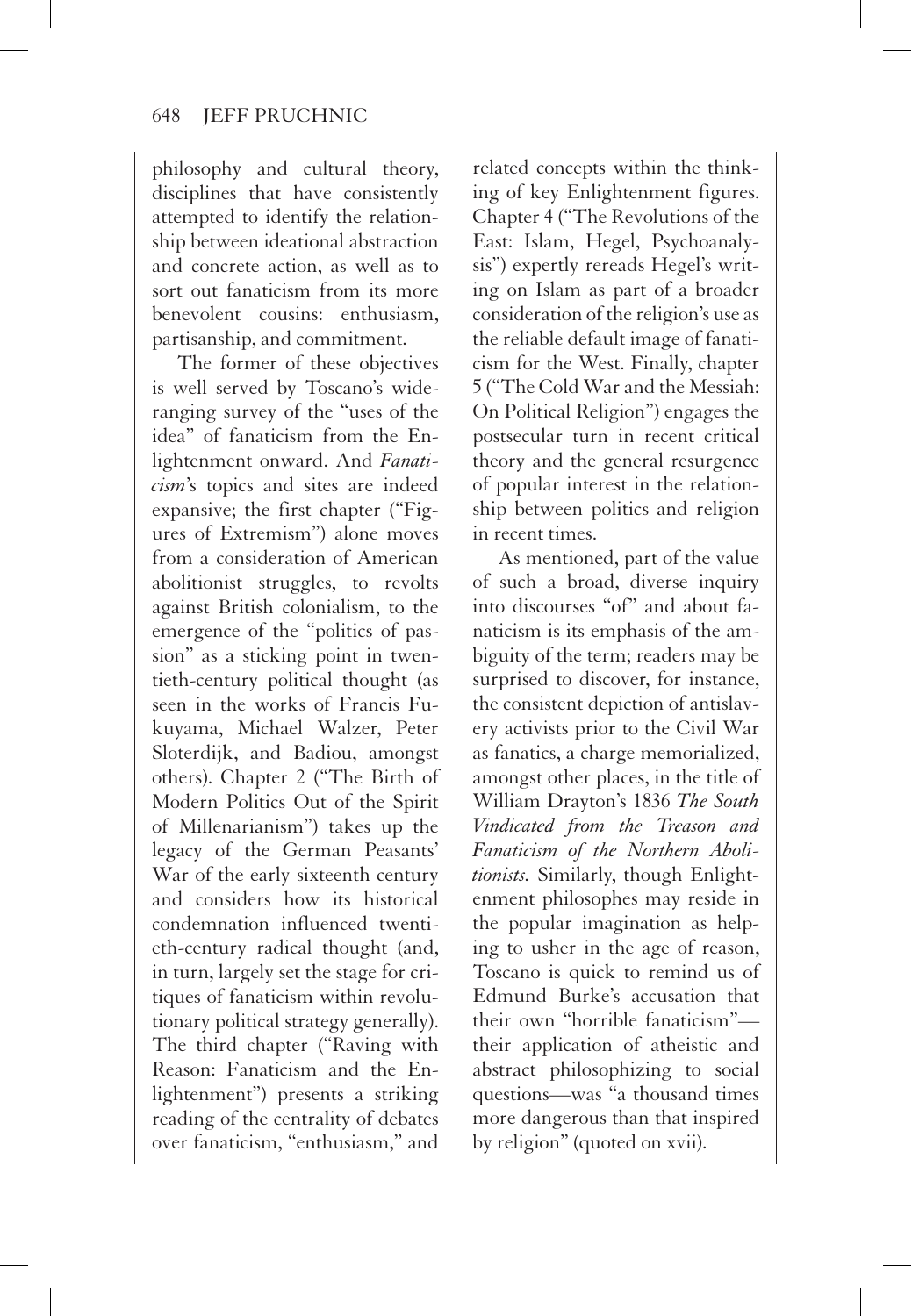However, it is important to note that Toscano's main objective in this survey is not simply to suggest that the concept has been bankrupted by ambiguous and contradictory use over several centuries (yesterday's fanatic is today's arbiter of reason), nor to forward some weak version of cosmopolitanism to counter our predispositions to dismissing others under the name of fanaticism. Rather, Toscano argues that we need not so much resist claims of fanaticism as to understand the crucial role, perhaps the necessary one, of it as a force in political change and to in turn become better at finding ways direct its energies for strategic purposes. Thus, for instance, Toscano does not deny that American abolitionists were fanatics; rather, he emphasizes how their fanaticism emerged from an understanding of the weakness of deliberative politics on this issue and "was thus both a matter of passionate conviction and mediated strategy, combining the attractions of symbolism and affect with the instruments of power and calculation" (10).

Toscano's intervention here is perhaps best understood via his careful tracing of the legacies of Enlightenment thought on fanaticism. As Toscano writes, one can roughly discern two philosophical perspectives on the subject that emerged from debates over enthusiasm and fanaticism in key Enlightenment thinkers: one that positions it "as the outside of reason, the persistent threat of pathological partisanship or clerical irrationality" and the other that takes "some unconditional and unyielding abstract passion as intrinsic to a universalizing rationality and emancipatory politics" (xvii). It is not hard to guess which of these two positions, which Toscano aligns roughly with the respective endowments of Voltaire's *Lumières* and the *Aufklärung* of Kant, has received the most support in contemporary populist political thought. Indeed, Toscano finds many contemporary representatives of the "bad" Enlightenment marking various corners of current political debate, notably those who participate in the West's long reliance on Islam as our default image of fanaticism and thus forward "the widespread belief that we are experiencing the repetition or continuation of that struggle between reason and unreason, freedom and subjection, knowledge and ignorance which was first played out in the seventeenth and eighteenth centuries in Europe" (101).

Although Toscano finds similarly problematic invocations of fanaticism-as-dismissal in some contemporary critical theory (Sloterdijk's recent "psychopolitical" writings and Žižek's rather depressing take on Islam come under fire), he identifies the turn to religious ideas of redemption in the works of Derrida and Badiou as more salutary attempts "to evade the critiques of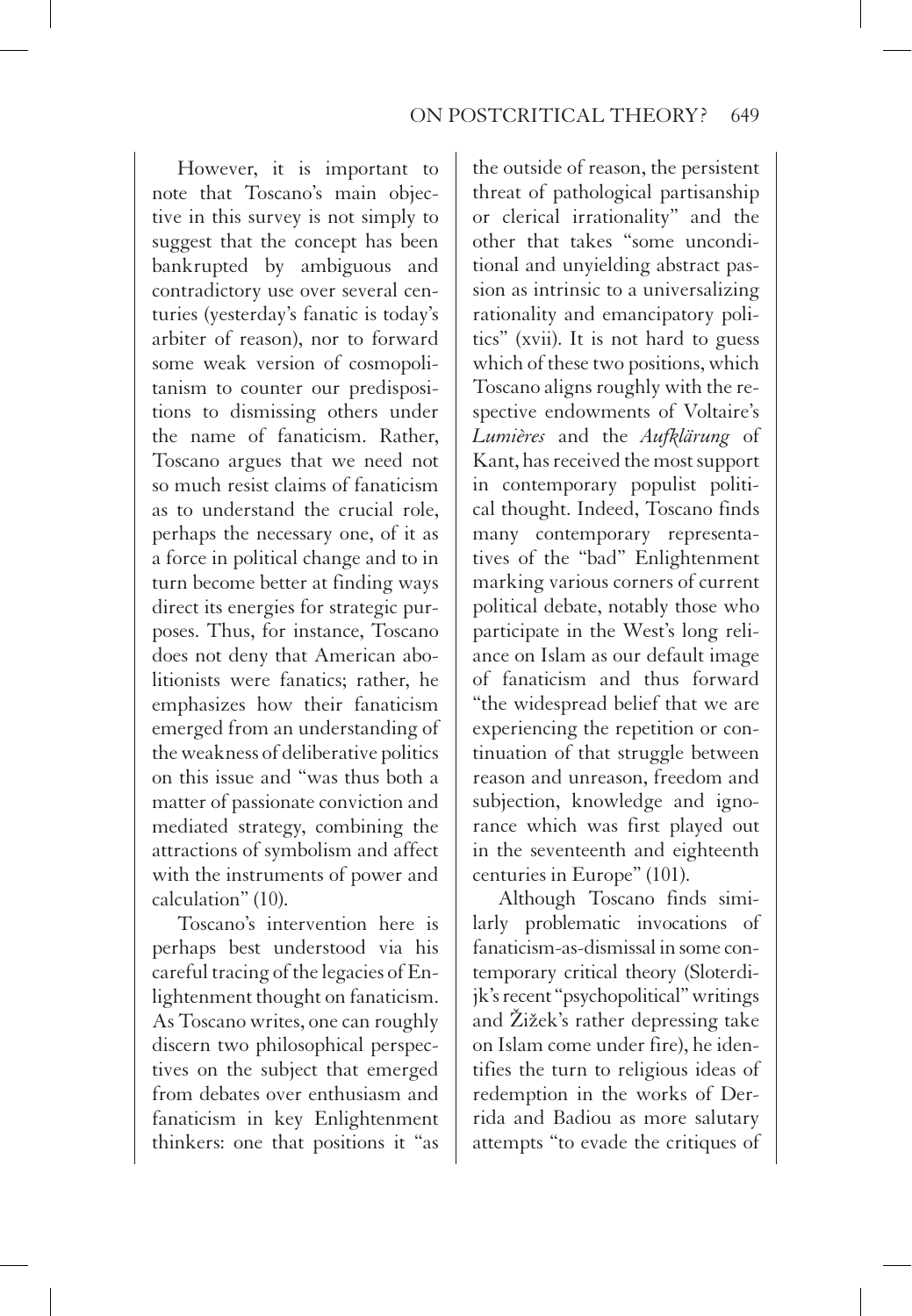universalism as fanaticism while not giving up an iota of the radicality demanded by a transformative, oppositional and emancipatory political thought" (245). Derrida's effort in this regard in *Specters of Marx* (1993) is found lacking, however, largely due to his allergy toward the ontological and historical materialist dimensions of his own subject matter. Although, for Toscano, Badiou fares much better in this regard, his understanding of political commitment and its role in revolutionary changes seems to elide considerations of strategy and context. Or, as Toscano phrases it, "[A] certain passivity functions here as an antidote to the censures that inevitably greet a Promethean subjectivity that seeks to change the world on the basis of a truth it claims to possess" (246).

Thus, although he is broadly sympathetic to Badiou's writings on ontology and commitment, Toscano's handling of these topics in *Fanaticism* is, at least for this reader, much more patient and pragmatic. This may be because Toscano's approach is in many ways a reversal of that taken by Badiou in regards to the historical dimensions of political change. As Toscano explains early in the text, the relationship between fanaticism and history is inherently paradoxical. On the one hand, the disruptive force of fanaticism is out of necessity tied to its "explicit refusal of history as a domain of gradualism and mediation" in favor of an uncompromising devotion to abstract principles (xxi). On the other, however, it cannot have a disruptive effect without also relying on a conception of history as "a naturalized dimension of predictable combinations" to which it can be opposed. Badiou's approach to this dilemma largely works toward abstracting the elements of radical change from its occurrences in recorded history: searching for a transhistorical formulation that captures the emergence of worldchanging events within history. Toscano might be taken as working in the opposite direction, toward a historicizing of abstraction and placing a greater emphasis on precisely the pull or allure of abstraction and its role in the politics of various historical contexts. Importantly, this difference in approach saves Toscano from having to determine a method for sorting out "good" and "bad" instances of radical commitment that might seem to follow the same formulist pattern, and to instead focus on the possible "uses" of not only the "idea of fanaticism" but how more generalized force fields of enthusiasm, affective attachment, and commitment might be used in shaping the politics of the present.

In Toscano's final analysis, then, our anxieties about fanaticism are themselves a symptom of a larger problem we have with accepting radical commitment to the abstract as a component of political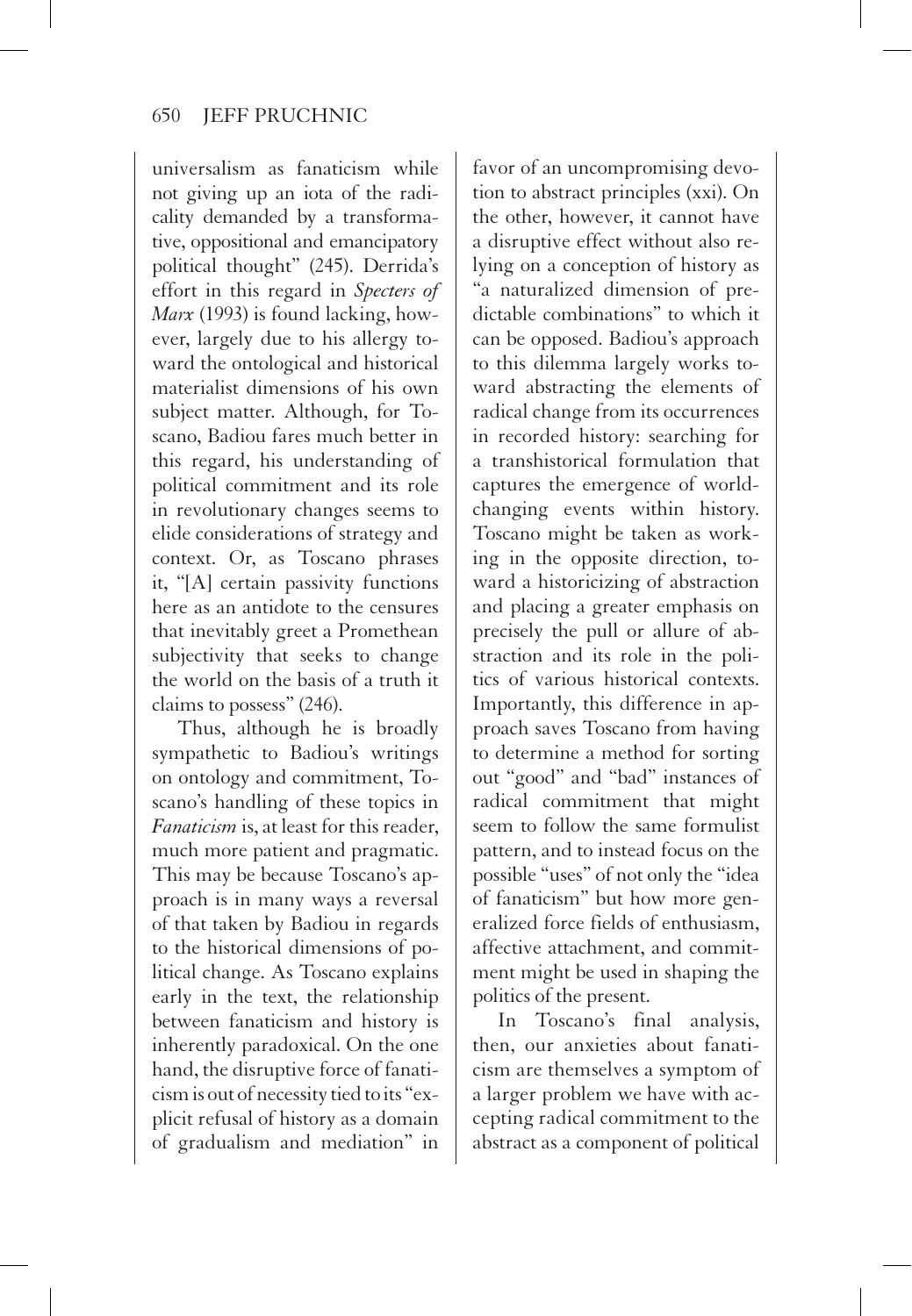thought and as a motivator of political praxis. As he writes near the book's closing, "[A]ttempts to assert some abstractions (such as political equality) against others (such as monetary equivalence), require that we find ways of connecting a politics founded on the refusal of compromise with the openings or closures provided by contemporary capitalism" (251). Only by finding ways to work on and through the forces of fanaticism, to "tune" our own and others' devotions to various abstractions, can we hope to respond effectively to times of crisis wherein such commitments proliferate.

Determining precisely how such attachments occur and the underpinnings of abstraction itself within human cognition and sensemaking is a major focus of Isabelle Stengers's *Cosmopolitics I,* the English translation of the first three books of a seven-volume series that has already been published in French. In this text, Stengers largely picks up from where her previous work, *The Invention of Modern Science,* left off.13 In the final chapter of that text, Stengers argued for a "return to the sophists" via a rereading of the sophist Protagoras's famous statement declaring that "man is the measure of all things"; contra its popular interpretation as advocating a certain necessary relativism in regards to our understanding of the world, Stengers suggested we might do better in considering the

immense responsibility projected by that position and our need to recognize the role of belief in scientific investigation and discovery. *Cosmopolitics I* also begins with an invocation of what Stengers calls "nonrelativist sophists," but she shifts ground somewhat in clarifying more specifically the distinction between what she calls "the politics constitutive of the sciences" as opposed to "a general politics of power." The former designates the identification of scientific invention via its separation from myth and opinion, what Stengers refers to as the "event constituted by the creation of a measurement." Such an event, Stengers reminds us, is different than its reduction as "an illustration of the right and general obligation to subject all things to measurement" (11). Framed more generally, Stengers's overarching concern is not so much to question the validity of any specific aspect of modern science as it is to ask after how such validation within science, which here might be only our most obvious category of thought systems that claim universality, often comes at the expense of discrediting claims and practices outside of itself.

Stengers has two primary approaches to this problem throughout *Cosmopolitics I:* a rethinking of the nature of scientific production (so that it might obtain an identity that is not reliant on the disqualification of the "nonscientific") and a relatively more novel attempt to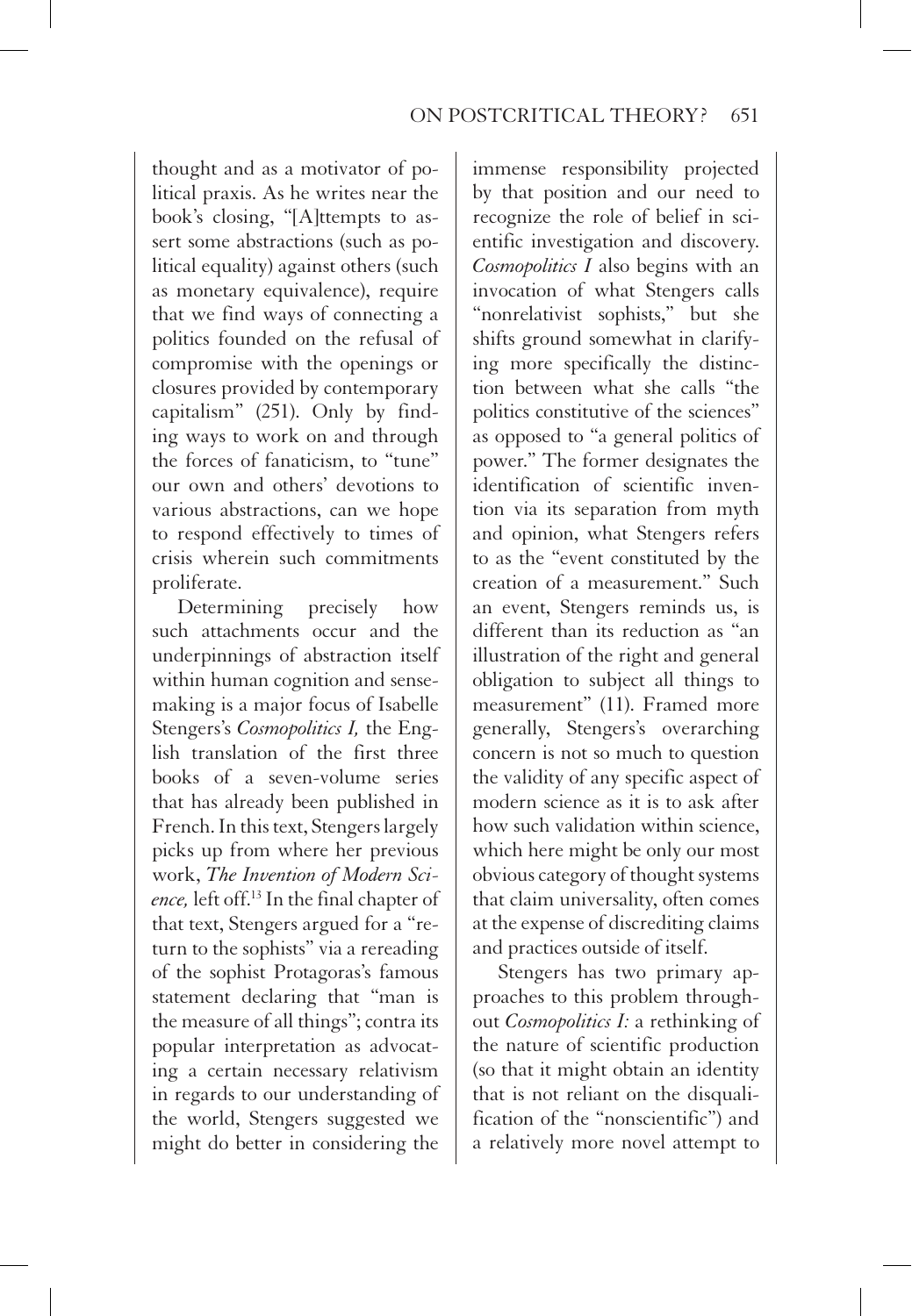thematize the role of "symbiosis" in not only scientific practice but social life (specifically the accidental or strategic ways in which the interests of different actants intersect or complement each other). If the first of these maintains Stengers's position as one of our most brilliant practitioners of science studies scholarship, the second is what gives an unusually broad reach to the politics of the book's title and Stengers's more general cosmopolitical, as opposed to cosmopolitan, approach. If cosmopolitanism presumes the possibility of a shared common world, Stengers proposes instead political strategies based on the manipulation or creation of opportunities for symbiosis between individuals and collectivities that do not rely on ideational consensus or the synthesis of disparate goals or beliefs.

These two objectives—a critique of the conceptual imperialism of modern science and a thematization of the politics of social symbiosis—might not seem to naturally complement each other, but one of the great accomplishments of Stengers's work in *Cosmopolitics I* is to demonstrate how the same process of reconceiving science as an "ecology of practices" rather than an exclusively epistemological or metaphysical domain can also be leveraged to rethink the formalisms that limit our political imaginations. As with Toscano, Stengers's approach might

be also best understood in contrast to another thinker who has many of the same objectives. Much like Bruno Latour, Stengers tends to emphasize the creative power of scientific discoveries—the ways in which the naming of a substance or recognition of the relationship between different properties have their own material consequences and in a sense concretely change our contemporary reality. Latour's emphasis, however, has most often been on the ostensible epistemological novelty of this viewpoint. For instance, Latour has emphasized the "backward causation" of scientific discoveries, the ways in which, to use one of his most popular examples, although airborne germs can't be said to have an identity prior to Pasteur's work in 1864 made them "known" to humans, it is possible to say that, after 1864, "airborne germs were there all along."14 Stengers, too, follows the novel logic of scientific "discoveries," as well as the ways in which some more pivotal instance of the same give birth to entirely new fields that in turn not only "add" to reality, but shape the ways in which we are intended to order or understand reality "itself." Thus, for instance, Stengers turns more than once to the discovery of the neutrino as a pivotal moment in the formation of a "revolutionary physics" in which contradictory observable phenomena can be justifiably discounted.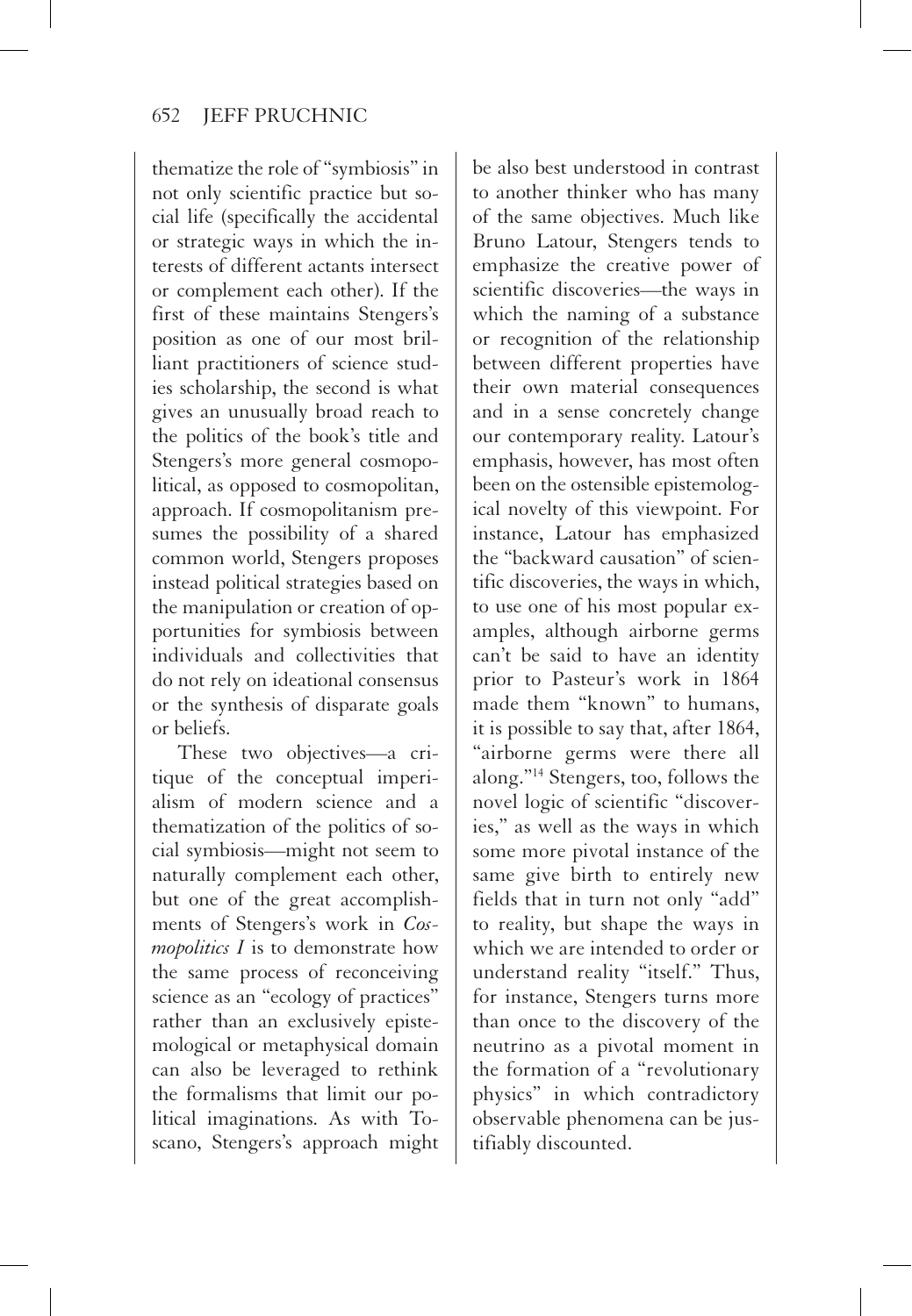Stengers's more urgent concern, however, is the way in which such changes in what "counts" and what can be contested in science tend to become delocalized and imported into other domains, impacting what counts in society as a whole or crowding out other disciplines and less formal forms of cognition and abstraction. Stengers's stand against the becoming-generic of science, however, is no call for a prophylactic skepticism or general advocation of relativism. In regards to the former, she continually identifies the need to "escape from a generalized polemic that puts every practice in a position of disqualifying and/or in danger of being disqualified" as the unique problem that guides her critique of modern science (58). The possibility of relativism or pleas for simple tolerance as viable alternatives are also concisely dismissed in a provocative aside in *Cosmopolitics I* in which Stengers wryly identifies capitalism as "the only truly tolerant and relativist undertaking that I know of": "It alone is capable of radically aligning disparate practices and value only to turn against those whose destruction would be of interest to it; for it is radically indifferent to whatever binds them and is itself bound by nothing" (74). (Anyone who might mistakenly think this association is meant to speak well of relativism need do no more than read the title of Stengers's more recent collaboration with Phillipe

Pignarre, *Capitalist Sorcery: Breaking the Spell.*15)

Rather, Stengers suggests that recognizing the material and processual nature of modern science might also lead us toward political strategies that require neither nihilism nor "the recognition of a more powerful interest before which divergent particular interests would have to bow down" (34). This, then, is perhaps the most succinct connection between Stengers's depiction of science as an "ecology of practices" and her forwarding of dynamic ecology as a political model. As Stengers writes, despite our tendencies to personalize and formalize ecology, it does not "understand consensus but, at most, symbiosis, in which every protagonist is interested in the success of the other for its own reasons" (35). Such a perspective, not despite but because of its depersonalization, may actually be a better model for crafting social change because it does not require us to "enlighten" oppositional groups toward our epistemological or ethical correctness, but instead gives us the burden of creating novel and strategic alliances that capitalize on the overlap of respective desires.

Despite their large differences in their ostensible subject matter, the same general strategy, and the concept of symbiosis as a model, is very much the driving force of Erik Olen Wright's *Envisioning Real Utopias,* a work that, like all of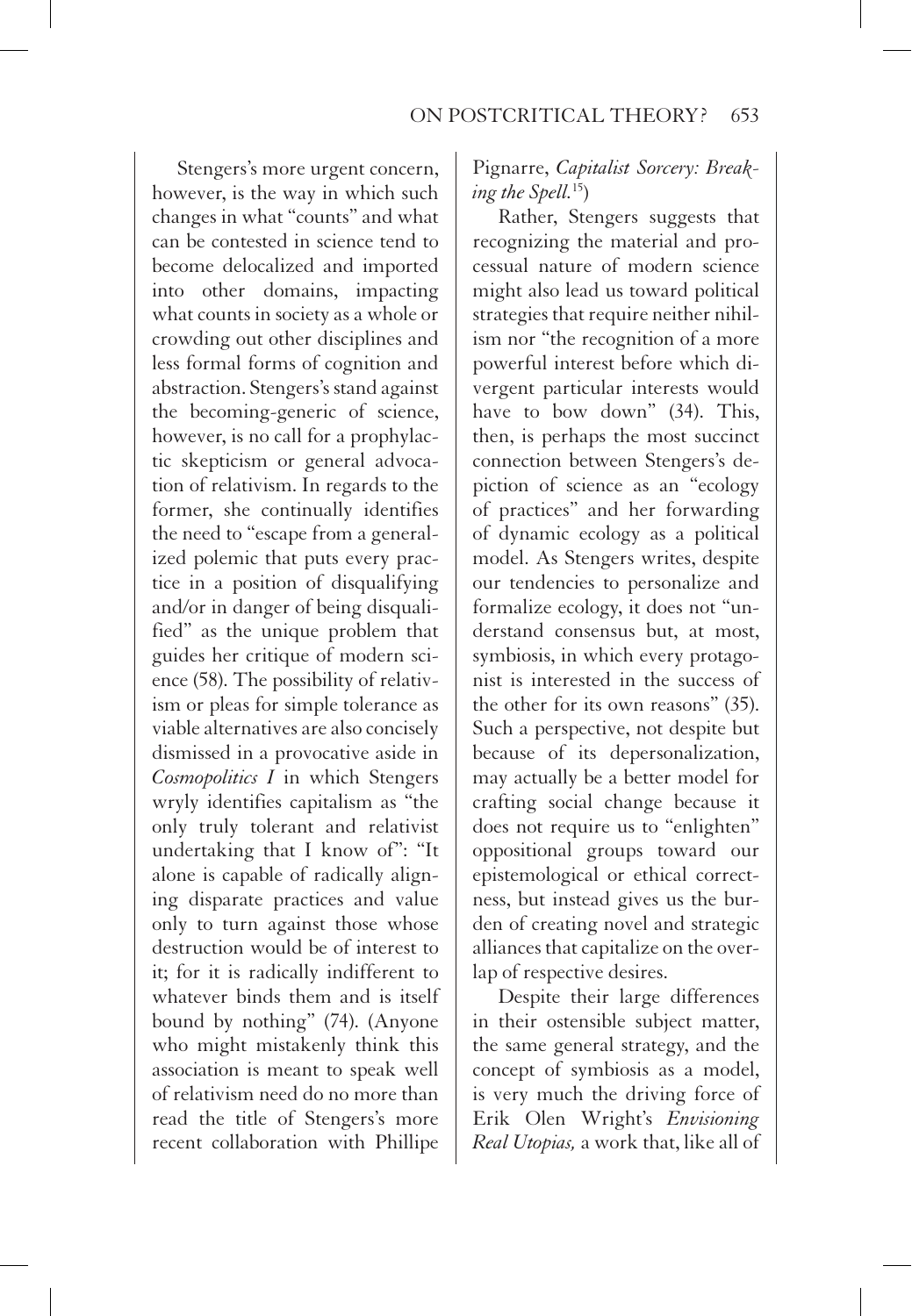the works reviewed in this essay, is profitably considered as an attempt to rethink the possibilities of critical theory given the challenges of the present. Wright, however, is by far the most systematic in his approach to this endeavor, and a great strength of his work in this text is to simultaneously place great faith in the power of "emancipatory social science" to make positive change in the world while at the same time insisting on pragmatic, some might even say modest, goals for it in the near future.

The general framework of *Envisioning Real Utopias* follows what Wright stipulates to be the three essential tasks of emancipatory social science of any era: "elaborating a systematic diagnosis and critique of the world as it exists; envisioning viable alternatives; and understanding the obstacles, possibilities, and dilemmas of transformation" (10). Wright gently suggests at many moments in the text that the first of these activities—critique itself—has traditionally received the highest priority and claimed the lion's share of ink from critical theorists over the last half-century. Thus, while acknowledging the necessity of the diagnostic vector of "emancipatory" scholarship, as well as providing a lucid, concise example of the same in a chapter with the almost-charming title "What's So Bad about Capitalism?" Wright's fundamental focus is on the second of these three tasks:

the creation of alternative models of social and economic life. These are the "real utopias" of the book's titles, case studies of "actually existing" socialist forms of cooperation, such as participatory budgeting practices in Porto Alegre and the cooperative governance structure of the Mondragón Corporation.

Wright's turn to "real utopias" here is meant as a way to preserve many of the objectives of Marxist social theory while jettisoning any remaining teleogical visions of the failure of capitalism and its replacement by collective ownership of the means of production. Instead, Wright draws our attention to the hybrid forms of socialism and capitalism that already exist within contemporary economies; subsequently he suggests that emancipatory scholars should switch their emphasis to designing what Wright calls a "socialist compass," a metric for determining, first, what potential changes in the political economy will take us closer to our emancipatory goals and, second, which strategies are viable within the specific contexts of different countries and existing economic systems.

Wright's careful attention to context leads him to suggest, for instance, that forwarding of a guaranteed basic income might ironically "be more sustainable in a society with a strong consumerist culture, since people in such a society are likely to have strong preferences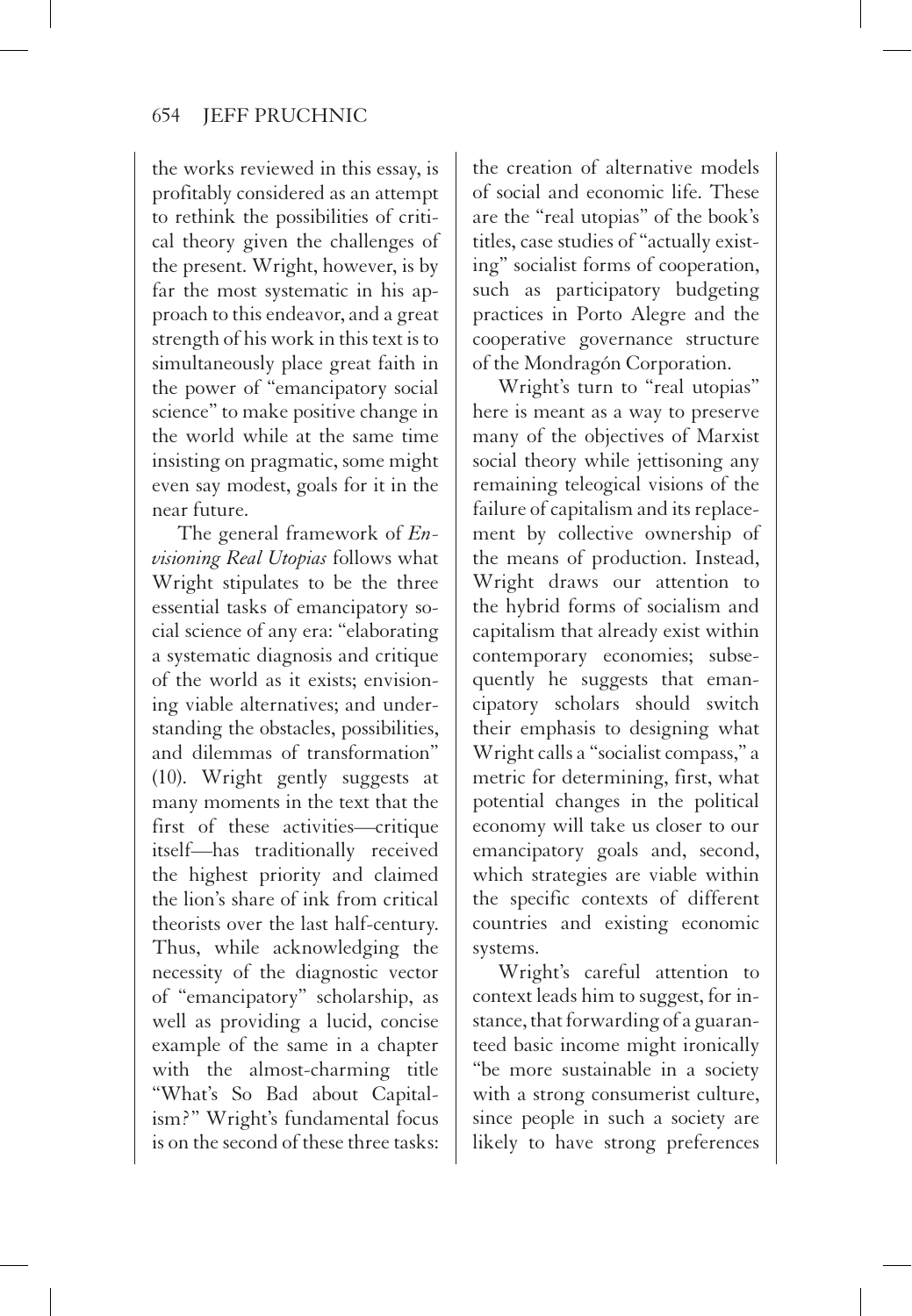for discretionary income" (221). *Envisioning Real Utopias* is full of counterintuitive, but ultimately persuasive arguments such as these, most of which preserve an undoubted optimism about potential solutions to economic injustices but focus on incremental, short-term goals as starting points. At the same time, however, this tempered approach is likely to disappoint readers who, understandably, might have less patience about the pace of the proposed changes under review, as well as Wright's more specific suggestion that some socialist goals are decidedly "off the table" given the political orientations of some countries and communities (147), or his insistence that, "in order to gain the virtues latent within a capitalist organization of economic structures," some version of capitalism may be a necessary part of any sustainable economic system (162).

Similarly, many of Wright's key examples—Mondragón, Porto Alegre—will already be familiar to readers of left-oriented sociology, and others might be found wanting. In the latter category, it is particularly hard to accept Wright's contention that the open-author online encyclopedia *Wikipedia* demonstrates "a profoundly anti-capitalist way of producing and disseminating knowledge" and is based on the egalitarian principle "to each according to need, from each according to ability" (3). It is not so much that Wright is incorrect here—it

is certainly true that *Wikipedia* has emerged as a striking example of the productive power of unremunerated collective labor—but it seems a bit much to hold it up as "profoundly anti-capitalist," particularly, as Wright reminds us many other times in *Envisioning Real Utopias,* as capitalism is too diverse and protean a system to be identified (and one might then also suggest, be opposed) in its "pure" form.

In the final analysis, however, what makes Wright's book so provocative is not so much the examples he forwards as "viable alternatives," as his unwavering insistence on viability itself as a criterion for emancipatory thought. Wright's strongest statement on this score is in the final section of *Envisioning Real Utopias,* covering the third and final task of "transformation" that he assigns to emancipatory social science. In four brief but compelling chapters, Wright details the role of theories of structural change in political thought and three generic models of the same. Although Wright gives a fair hearing to the strengths of the first two, more traditional, forms coded as the "ruptural" and the "interstitial"—both are eventually dismissed for, respectively, presuming they can "smash the state" as the locus of social power or for ignoring its importance altogether. Instead, Wright proposes "symbiotic transformation" as a guide for emancipatory programs, strategies that "seek to create the conditions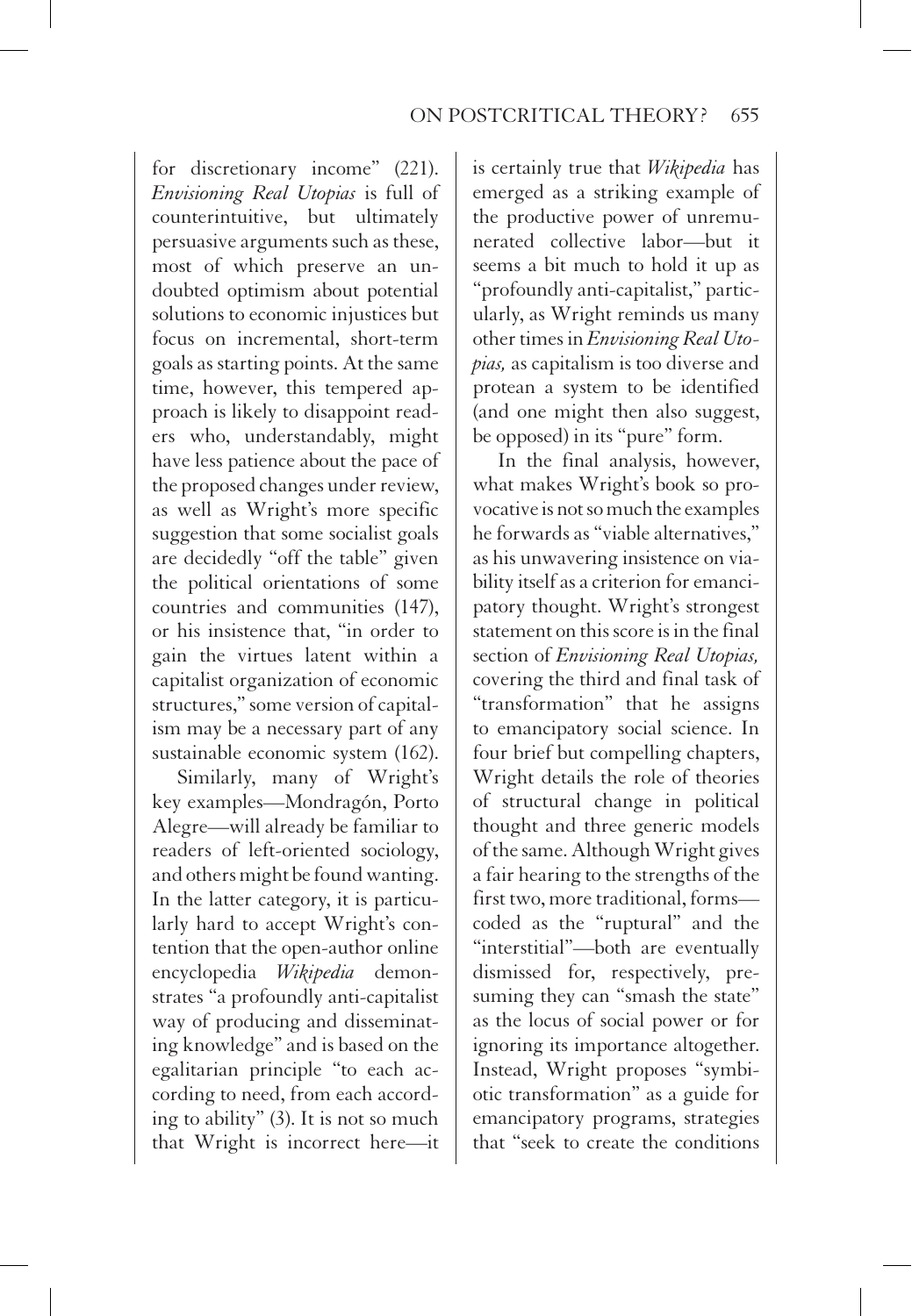for *positive collaboration*" between groups with opposing interests (306).

As one might expect given Wright's large amount of previous research on class and the general (post-)Marxist bent of *Utopias,* two key "opposing interests" here are those of capitalists and those of the working class. Specifically, Wright proposes a particular kind of "class compromise" in which "the *associational power* of the working class and the *material interests* of capitalists" can be combined in actions that benefit both in the short term and lead to greater social equality in the long term (338–39). Although not entirely restricted to strategic overlaps of this type, Wright's general notion of symbiotic strategies relies on designing solutions to concrete social problems that generally increase the power of the working class in some way and thus take us *in the direction of* more egalitarian social arrangements even as they serve the immediate needs of an often unjust capitalist society. Coming at the end of the book, Wright's proposal includes a brief rereading of economic history to emphasize the ways in which such symbiosis has served progressive aims in the past and also gives us a lens for rereading the more contemporary examples of "real utopias" covered earlier in the book.

Wright's frequent use of the word "compromise" (class-based or otherwise) gives easy ammunition to those who would dismiss his vision of emancipatory action as already "compromised," his approval of "hybrid" economies, baby-step socialism, and class symbiosis as corrupt from the start. However, it is precisely Wright's out-of-step relation to more militant egalitarian theories of the past, and the "revolutionary fetish" of current progressive thought as seen in the works of writers like Badiou and Žižek, that might make his work one of the more radical entries into contemporary critical theorizing. As already suggested in this review, Wright's work in this regard might be taken as only the most explicit statement of an undercurrent at work in all of the texts reviewed here, with his real utopias and symbiotic strategies only a more systematic articulation of the thinking behind Brown's diagnosis of the transitional state of contemporary social power, Toscano's recuperation of abstraction and fanaticism as necessary rather than abject components of contemporary politics, and Stengers's own suggestion of the *symbiotic* as a postcritical rejoinder to the impotence of relativism and the ubiquity of oppositional claims and interests. All find their power in a certain beleaguered acceptance that the traditional tools of leftist critical theory have been co-opted by the right, but also in a rededication to finding immanent modes of engaging the problems of contemporary politics despite the potential compromises it might